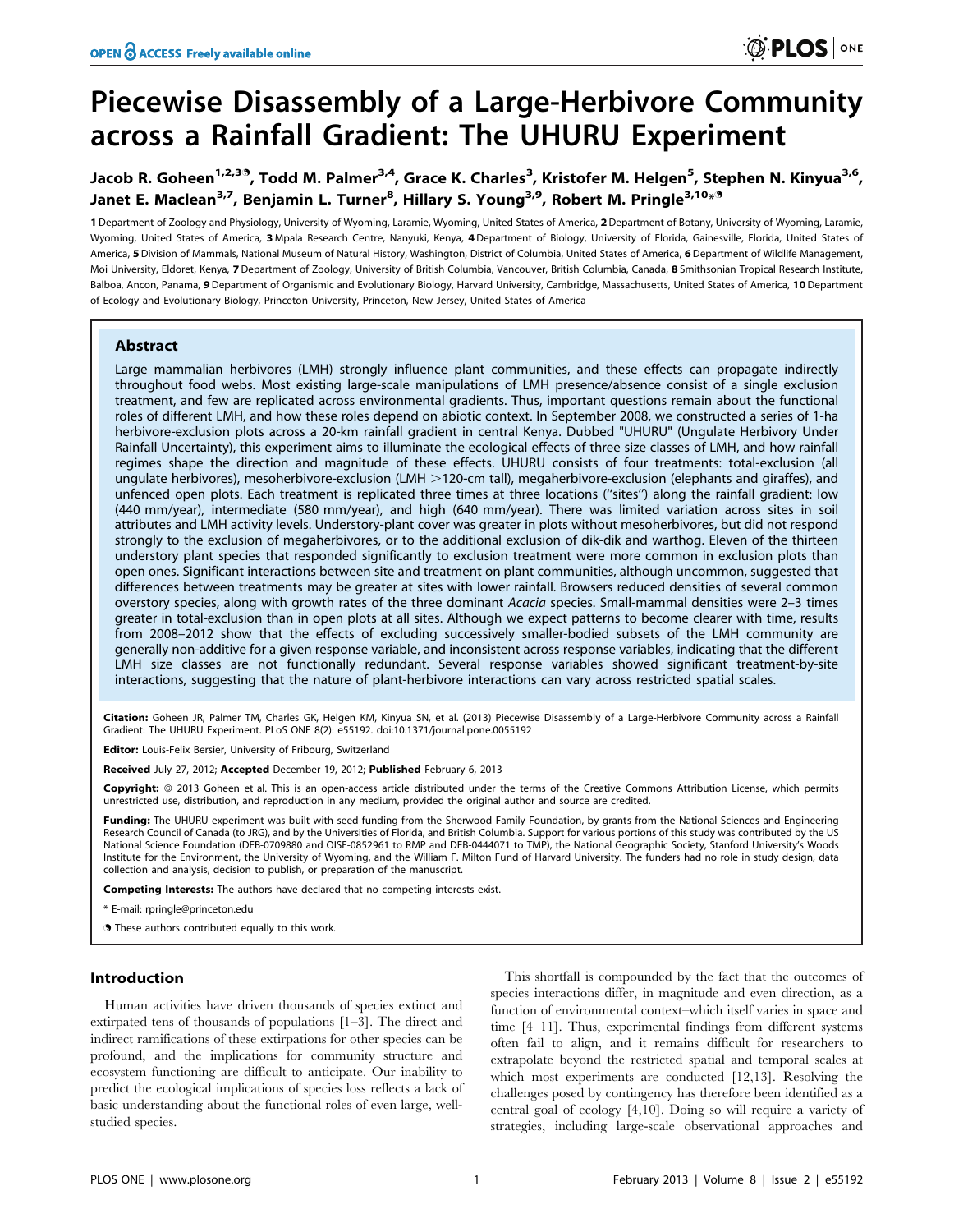meta-analytic syntheses. However, it is also necessary to expand the geographic and temporal scope of field experiments by simultaneously imposing identical manipulations in locations that differ along one or more key axes of environmental variation.

Among these key axes are precipitation regimes, which are rapidly shifting with global climate change. Alteration of precipitation regimes, the intensity of droughts, and the number of extreme rainfall events are anticipated to have a profound impact on terrestrial ecosystems [14], perhaps particularly so for the  $\sim$ 40% of the terrestrial land surface [15] that is classified as arid or semi-arid. For example, the quantity and temporal distribution of rainfall events determine patterns of primary productivity in grassland ecosystems [16], and variation in rainfall can cause changes in species abundances, thus altering the strength of density dependence and other regulatory processes [17,18]. Likewise, drought may interact with temperature increases to depress plant and animal populations [19].

African savannas have long fascinated scientists and the public alike, and both rainfall and species interactions are essential in maintaining the structure and function of these ecosystems. Most conspicuously, the co-dominance of trees and grasses that defines savannas is often unstable, existing in a non-equilibrial state that is determined by the interplay of rainfall, fire, and large mammalian herbivores (LMH,  $\geq$ 5-kg) [20–23]. Due to their large body sizes, long generation times, valuable meat and body parts, and capacity to conflict with rural livelihoods, LMH are disproportionately prone to anthropogenic population declines and extirpation [24,25]. Such declines typically proceed in a size-biased fashion, with bigger species disappearing first [24,26]. It is therefore important to understand how savanna structure and function respond to the loss of successively smaller size classes of LMH.

Prior studies have shown that changes in LMH abundance (both in Africa and elsewhere) can strongly influence a wide range of other taxa, community properties, and ecosystem processes. Examples include direct and indirect effects on the productivity, density, diversity, recruitment, reproduction, and individual traits of plants (reviewed in [27–34]), as well as indirect effects on populations and assemblages of insects, small mammals, and other consumers (e.g., [35–44]). However, most experimental studies have utilized an ''all-or-none'' approach of excluding entire LMH guilds (but see [45–47]), leaving uncertainty about which species are responsible for which effects. Moreover, the expense and sampling effort involved in large-scale LMH manipulations is such that very few studies have simultaneously applied identical treatments in multiple locations along environmental gradients (but see [48–50]). Meta-analyses and meta-experiments conducted at continental or intercontinental scales have investigated the generality of some of the aforementioned effects of LMH; intriguingly, results suggest that the direction and magnitude of effects are often contingent on local resource availability [51–53]. Yet such broad synthetic approaches have limitations, including difficulties in mechanistic inference, biases arising from both studyselection criteria and differences in the scale/methods of individual studies, and a tendency to gloss over potentially important local contingency by focusing on overall trends [10,54,55].

Hence, there is an important role for large-scale field experiments that selectively disassemble LMH communities across environmental gradients that are not confounded by dramatic differences in other biotic and abiotic attributes. Such experiments will enable us to identify the respective impacts on plants and animals of different subsets of LMH communities; to evaluate whether smaller herbivores can functionally compensate for the loss of larger ones; to assess how resource availability mediates these impacts; and to help develop a mechanistic understanding of context dependence. The need for such studies was articulated in a recent synthesis of consumer vs. resource control of producer biomass [56], which urged ''implementation, particularly in terrestrial systems, of standardized, replicated field experiments across a spatial network of sites that can serve as standardized tests of trends revealed through meta-analysis.''

In September 2008, we initiated a replicated large-herbivore exclusion experiment, dubbed ''UHURU'' (Ungulate Herbivory Under Rainfall Uncertainty). The overarching objectives of UHURU are: to selectively exclude successively smaller-bodied subsets of the LMH guild from 1-ha plots in a way that mimics size-biased extinction and isolates the impacts of different groups of LMH species; to replicate these plots at a spatial scale large enough to encompass a biologically meaningful gradient in rainfall, yet small enough that all sites share similar edaphic characteristics and species drawn from the same regional pool; and to test predictions about the independent and interactive effects of LMH exclusion and rainfall variability on a broad range of response variables.

Here we provide a thorough description of the experimental design and initial conditions (thus laying the groundwork for future contributions) and report results from the first 3.5 years of the experiment (thus broadly characterizing the short-term responses of savanna communities to altered herbivory regimes). Our work was guided by the following hypotheses: (1) LMH suppress densities of most plants and small mammals, but may facilitate some plant species by reducing competitive dominance; (2) mesoherbivores exert particularly strong effects because, collectively, they are both abundant and functionally diverse in terms of foraging mode (comprising grazers, browsers, and mixed feeders); (3) suppressive effects of LMH on plant densities are strongest in lower-rainfall sites because plants there are less able to tolerate herbivory, whereas facilitative effects are strongest in high-rainfall sites because the potential for competitive exclusion is greater.

# Methods

#### Study Site and Experimental Design

Our research is conducted at the Mpala Research Centre, part of a private conservancy in Laikipia County, central Kenya  $(0°17'N, 37°52' E, 1600-m$  elevation). All work was conducted with permission from the Kenyan government (permit NCST/5/ 002/R/656), the Director of Mpala Research Centre, and IACUC protocol SKMBT-60112030515200 (University of Wyoming). Mpala is located northwest of Mount Kenya and falls in its rain shadow, leading to pronounced climatic variability at relatively small spatial scales: from 2009–2011, mean annual rainfall increased  $>45\%$  over 20 km from north to south (Fig. 1). The soils occurring across this gradient, characteristic of the region, are infertile red sandy loams derived from metamorphic basement rock [57]. The soils are classed as Alfisols (Typic Haplustults) according to US Soil Taxonomy [58] and support a discontinuous understory of grasses and forbs [59]. The overstory is dominated by three species of Acacia (A. etbaica, A. brevispica, A. mellifera). Fires are infrequent, limited by both the discontinuous understory and active suppression of anthropogenic fires by land managers since the mid-1900s [60,61]. Twenty-two species of native large herbivores occur at Mpala, along with a diverse carnivore community (Table S1).

The UHURU experiment consists of four herbivory treatments that were randomly assigned to contiguous 1-ha  $(100 \times 100 \text{ m})$ plots (Fig. 1) [62]. "Total" excludes all herbivores larger than  $\sim$  5kg mass and  $\sim$ 50-cm tall (but is accessible to hares and other small mammals), using 2.4-m high fences consisting of 14 strands of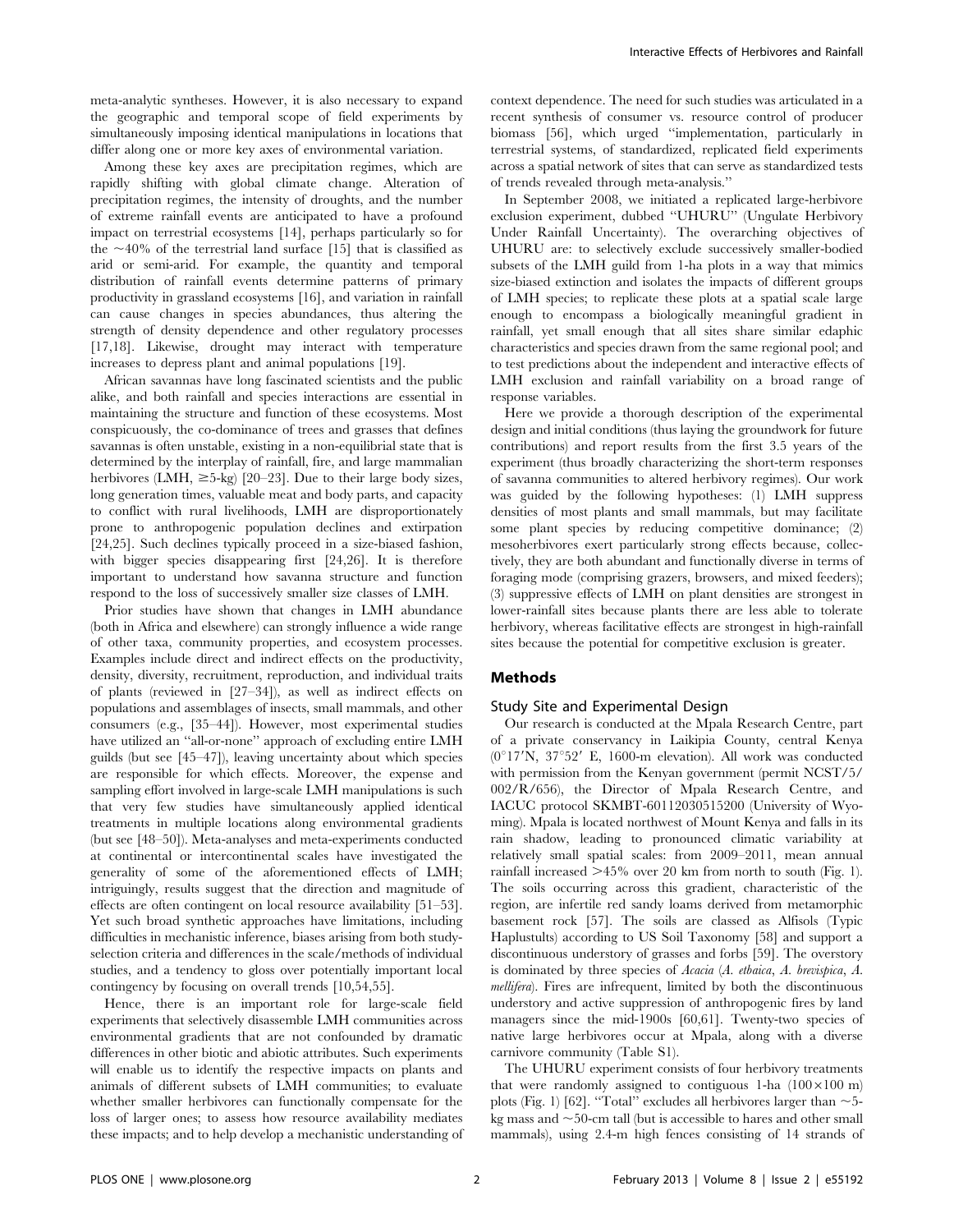

Figure 1. Terrain map of Mpala Research Centre showing north-south rainfall gradient and schematic of the experimental design. Three blocks, each containing one  $100\times100$ -m replicate of each treatment, are situated at each circled location on the map; 20 km separates the northern (low-rainfall) and southern (high-rainfall) sites. Red lines indicate dirt roads. (A) Total-exclusion plots exclude all large herbivores; (B) mesoherbivore-exclusion plots exclude all herbivores larger than warthogs; (C) megaherbivore-exclusion plots exclude elephants and giraffes only; (D) open plots are accessible to all species. doi:10.1371/journal.pone.0055192.g001

electrified wire with a 1-m high chain-link barrier (10-cm mesh) at ground level (Fig. S1a). "Meso" consists of 11 wires starting  $\sim$ 30cm above the ground, allowing access by LMH  $\leq$ 120 cm tall (dikdik Madoqua cavendishi and warthog Phacochoerus africanus), but excluding all larger LMH species (Fig. S1b). ''Mega'' consists of two wires 2-m above ground level, excluding only megaherbivores (elephants Loxodonta africana and giraffes Giraffa camelopardalis; Fig. S1c). ''Open'' plots are unfenced; a series of 1-m tall wooden posts at 10-m intervals demarcates plot boundaries (Fig. S1d). On all fences, a series of 1-m long wires at 2-m height extend horizontally outward from the plots to deter elephants and giraffes that approach the barriers (Fig. S1a-c). In January 2009, vertical connecting wires were added to total- and mesoherbivoreexclusion fences to prevent impala and zebra from passing between the horizontal wires.

Three blocks (each containing one randomly assigned replicate of each treatment) are located at each of three sites along the rainfall gradient (''Low'', ''Intermediate'', and ''High''). The experiment thus comprises a total of 36 1-ha plots: 4 plots/block  $\times$  3 blocks/site  $\times$  3 sites. Collectively, these treatments allow us to evaluate the effects of LMH species spanning three orders of magnitude in body mass, from dik-dik (4–6 kg) to elephant (3000– 7000 kg). In each plot, we established a central  $60\times60$  m grid of 49 rebar stakes at 10-m intervals; this grid serves as the basis for much of our sampling.

At Mpala, there is a single dominant LMH species (in terms of biomass density) within each LMH size class distinguished by the experiment [63]: dik-dik in the smallest group, impala (Aepyceros melampus) in the intermediate group, and elephant in the largest group. The estimated total energetic requirements of these three species–derived from published Mpala-wide density estimates [63] coupled with the metabolic-rate equations of Nagy et al. [64]–is roughly equivalent (Fig. S2).

Each treatment in UHURU can be compared with the unfenced Open plots to gauge the effects of all LMH up to a certain size, or can be assessed relative to other treatments to isolate the effects of a given LMH size class. For example, the Mega vs. Open comparison isolates the largest size class (elephants and giraffes); likewise, the only difference between Total and Meso plots is the presence of the smallest size class (comprising dik-dik and warthogs), and comparisons between these plots should largely reflect the impacts of dik-dik (which are far more common than warthog). The mesoherbivore category is the most heterogeneous, comprising eight species known to occur in the plots. In order of decreasing abundance, these are: impala, plains zebra (Equus quagga), eland (Taurotragus oryx), Grevy's zebra (E. grevyi), waterbuck (Kobus defassa), buffalo (Syncerus caffer),  $\text{or} \text{y} \text{x}$  (Oryx beisa), and gerenuk (Litocranius walleri). Of these, only the first four are common, and impala are far more common than the rest [63]. Cattle and camels are ranched at low densities on Mpala [46], but herders are asked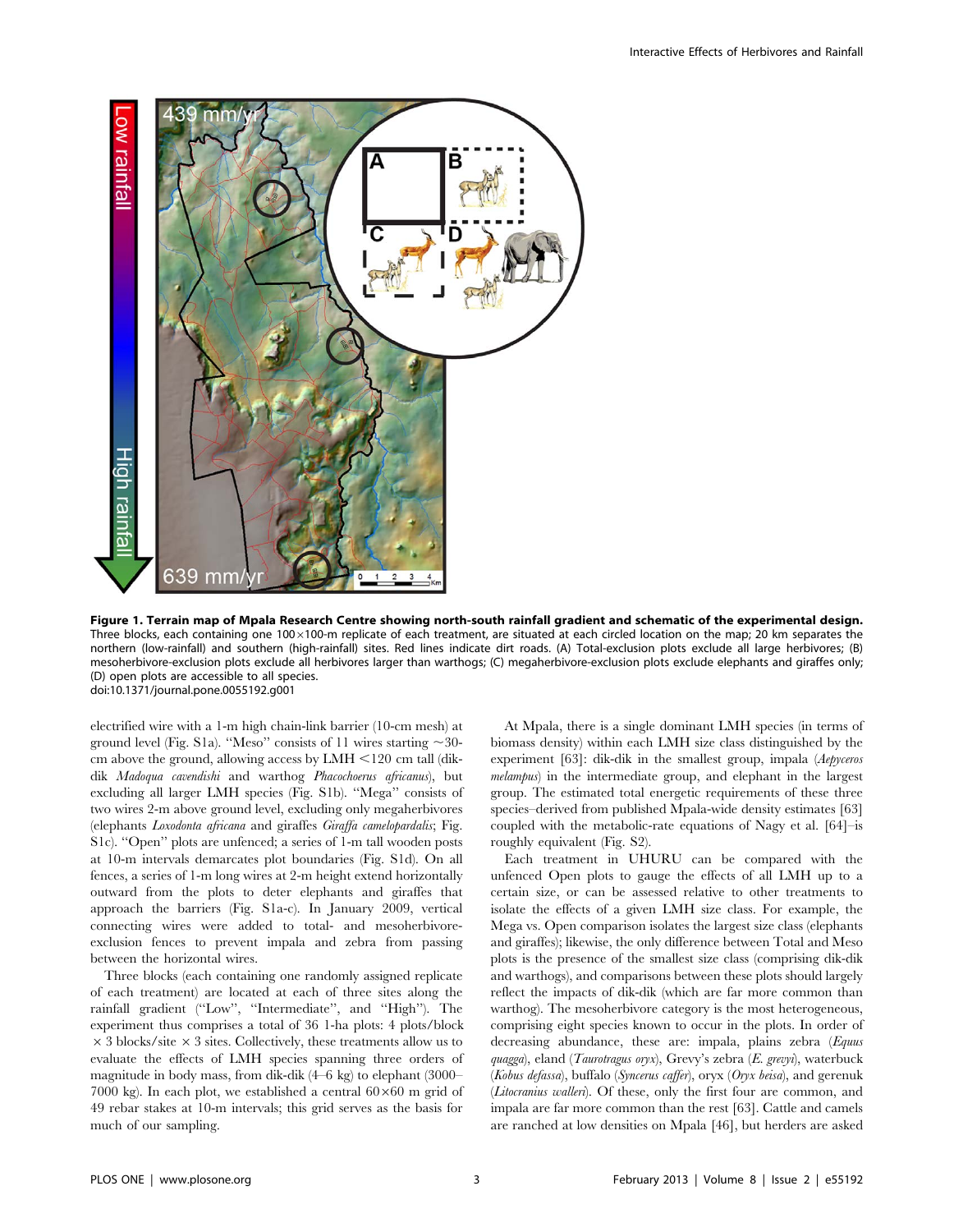not to allow livestock within the plots, allowing us to focus on the effects of wild herbivores.

# Monitoring LMH Activity

Every three months, we conducted dung surveys to assess the effectiveness of the experimental treatments and to provide an index of LMH activity levels. In each plot, we established three  $60\times5$  m belt transects, parallel and spaced 30-m apart within the central  $60\times60$  m grid. During surveys, two observers walked these transects, counting all discrete dung piles and identifying the species of origin [65]. Dung was crushed after identification to prevent its being recounted in subsequent surveys. Because we were unable to distinguish between the dung of plains and Grevy's zebras, we lumped these two species in analyses. Because inferences about LMH activity levels could be biased by differential dung-decomposition rates in wetter vs. drier locations, we assessed decomposition rates of dik-dik, impala, and elephant dung at each site within UHURU. In November 2011, we placed 10 fresh dung piles at 10-m intervals along a 100-m transect near the experimental plots at each site. Dung piles were weighed prior to placement, and observers noted the amount of understory cover and sun exposure (both classified as none, partial, or full) where placement occurred. Thirty days later, we collected and weighed what remained of each dung pile.

To help produce a more comprehensive list of the LMH species present in the plots, we supplemented these dung-count data with periodic bouts of camera-trap sampling. Two infrared camera traps (Reconyx RM45) were deployed in opposite corners of each plot for two weeks at a time at two-month intervals during 2010– 2011 (camera settings: ''medium/high'' sensitivity, 3 pictures per trigger, rapidfire interval, no delay period).

#### Abiotic Environment

Rainfall has been continuously monitored at each of the three sites along the rainfall gradient. Starting in October 2008, rainfall was measured using cylindrical drip gauges (All Weather Rain Gauge, Productive Alternatives, Fergus Falls, MN). In June 2010, we installed a single automated tipping-bucket rain gauge (RainLogger, Rainwise Inc., Bar Harbor, ME) within one of the Total-exclusion plots at each site. We installed a second tippingbucket gauge at each site in July 2011 and a third in April 2012. Six of the tipping-bucket gauges were calibrated in August 2011, with mean error for each gauge ranging from  $-0.4\%$  to  $+5.3\%$ .

Soils were classified by manually excavating a profile pit to bedrock near the exclusion plots at each site. The profiles were described according to USDA Soil Taxonomy [58]. Bulk density was assessed by the excavation method [66], removing  $\sim$ 1 L of soil and measuring the excavated volume of the plastic-lined hole with water. Samples were taken by genetic horizon, air-dried, and returned to the Smithsonian Tropical Research Institute in the Republic of Panama for physical and chemical analyses. Soil pH was determined using a glass electrode in both deionized water and  $0.01$  M CaCl<sub>2</sub> in a 1:2 soil-to-solution ratio, as well as in  $0.1$  M BaCl<sub>2</sub> extracts at a 1:30 soil-to-solution ratio. Particle size distribution was determined by the pipette method following pretreatment to remove soluble salts, organic matter, and iron oxides [67]. Total carbon and nitrogen were determined by automated combustion and gas chromatography with thermal conductivity detection using a Thermo Flash 1112 analyzer (CE Elantech, Lakewood, NJ, USA). Total phosphorus was determined by ignition (550°C, 1 h) and extraction in 1 M  $H_2SO_4$  (16 h, 1:50 soil to solution ratio), with phosphate detection by automated neutralization and molybdate colorimetry on a Lachat Quikchem 8500 (Hach Ltd, Loveland, CO, USA). Exchangeable cations were

determined by extraction in 0.1 M BaCl<sub>2</sub>  $(2 h, 1:30 s$ oil to solution ratio), with detection by inductively-coupled plasma opticalemission spectrometry on an Optima 7300 DV (Perkin-Elmer Ltd, Shelton, CT, USA) [68]. Total exchangeable bases (TEB) were calculated as the sum of Ca, K, Mg, and Na; effective cation exchange capacity (ECEC) was calculated as the sum of Al, Ca, Fe, K, Mg, Mn, and Na; base saturation was calculated as (TEB  $\div$  $ECEC$ )  $\times$  100.

Various properties of surface soils were measured within the exclosures in each year from 2009–2011. In February 2009, we collected 20-cm deep soil cores at 12 evenly spaced locations around the periphery of the central  $60\times60$  m grid in each plot. All samples from each plot were thoroughly mixed, subsampled, and sent to the World Agroforestry Centre (ICRAF) in Nairobi for analysis (pH, exchangeable Ca, Mg, K, and P, and total percent C and N). In June 2010, we collected 20-cm deep soil cores from the four corners of the central  $60\times60$  m grid in Open and Total plots only. Each of these four samples was individually sealed in a Whirl-Pak bag (Nasco, Fort Atkinson, WI), frozen, and delivered within 96 h to Crop Nutritional Services (Nairobi, Kenya) for analysis of  $NO<sub>3</sub>$ ,  $NH<sub>4</sub>$ , and percent sand, clay, and silt. In January 2012, we again collected 20-cm cores from the four corners of the central  $60\times60$  m grid in open and total-exclusion plots. Samples were dried ( $65^{\circ}$ C for 72 hours), homogenized and sieved through 2-mm mesh, and sent to Brookside Laboratories (New Knoxville, OH) for analysis of pH, organic matter (derived from loss on ignition), percent sand, silt, and clay, and extractable Al, B, Ca, Cu, Fe, K, Mg, Mn, Na, P, S, and Zn. Total percent C and N were also analyzed from the same samples at Stanford University's Environmental Measurements (EM-I) facility.

Finally, in September-October 2012, we measured soil-infiltration capacity in each plot, following standardized methods of the Land Degradation Surveillance Framework [69]. Briefly, a single 20-cm diameter infiltration ring was hammered into bare soil at the center of each plot. We pre-wetted the soil and then repeatedly filled the ring with water to a level of  $\sim$ 160 mm over 130 min (at 5-min intervals for the first 30 min, 10-min intervals for the next 60 min, and 20-min intervals for the final 40 min, for a total of 14 successive fillings), recording the beginning and end water level for each time interval. Infiltration rates (mm/min) were recorded for each interval, and mean infiltration rates were calculated for each plot using (a) data from all 14 fillings and (b) data from only the final 5 fillings.

# Proxies for Primary Productivity

Due to spatial heterogeneity in the understory vegetation at our study sites [59], it is difficult to estimate primary production using standard grassland approaches such as the moveable-cage method [70]. We therefore report two proxies for primary productivity. First, we delineated two  $8\times8$  m areas (comprising 64 1-m<sup>2</sup> cells) within total-exclusion plots at each of the three sites along the rainfall gradient; we selected areas haphazardly, subject to their having continuous understory vegetation and no trees. In January 2012, corresponding to peak biomass following a high-rainfall year, we collected, dried, and weighed all standing vegetation biomass and litter from each grid cell. We calculated the average biomass of the 64 cells in each  $8\times8$  m, yielding two measurements at each site.

Second, we calculated the Normalized Difference Vegetation Index (NDVI) for each plot using a Quickbird satellite image collected in November 2009 (following the short rains); NDVI was calculated for each pixel, and we recorded the maximum, minimum, and mean NDVI values of all pixels within each plot.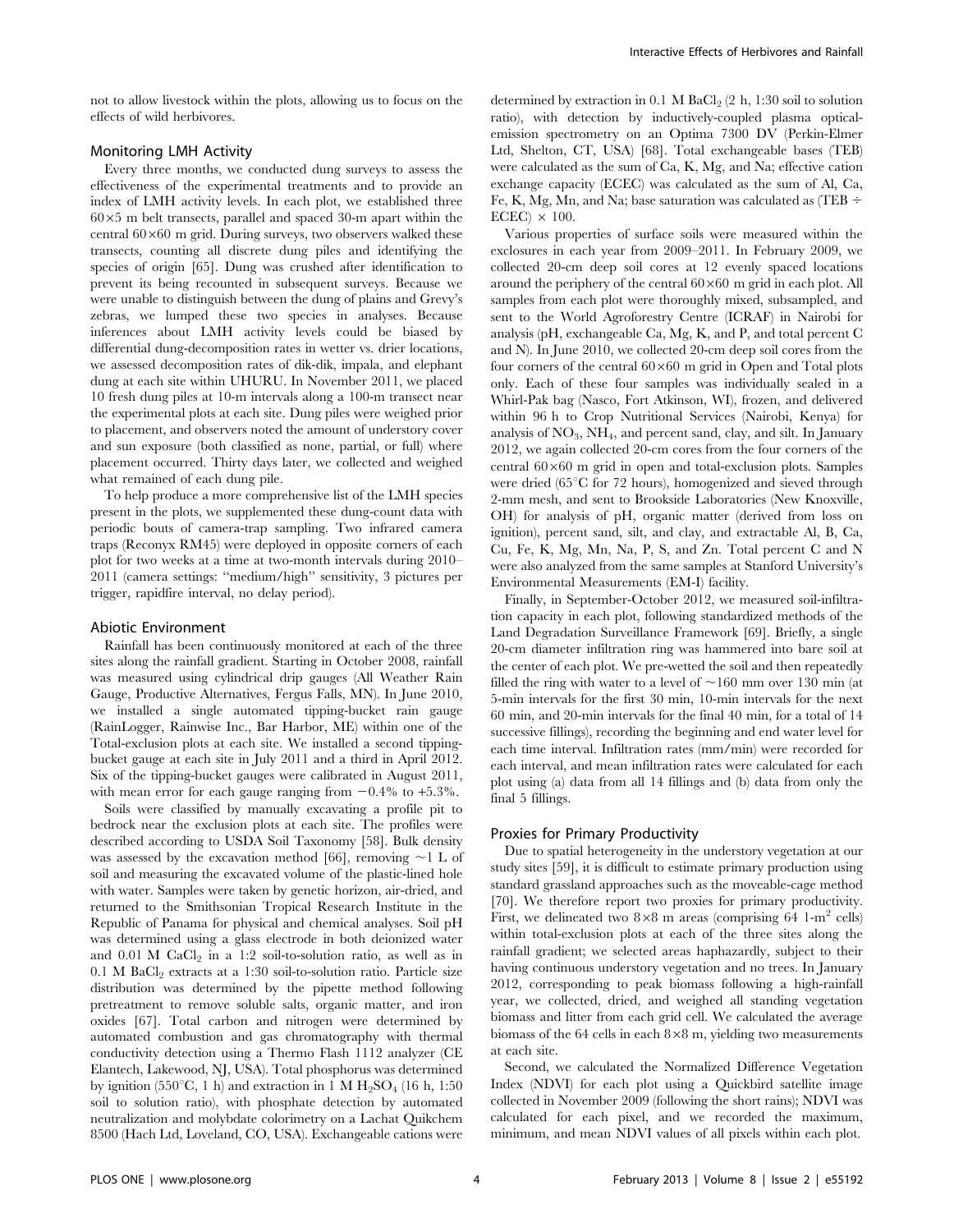# Understory Plant Community

Grasses and forbs were surveyed twice annually in all plots in February/March (dry season) and October (short rains). A  $1-m^2$ quadrat was placed immediately to the north of each stake in the central  $60\times60$  m grid, and a 0.25-m<sup>2</sup> quadrat was placed within it; species presence/absence was recorded within both quadrats. We then centered a 10-pin point frame within the smaller quadrat and recorded the total number of vegetation pin hits for each species, as well as the number of bare-ground hits. Prior work in both this system [71] and others (e.g., [72]) shows that number of pin hits is strongly correlated with understory biomass. Individuals were identified to species (or to genus+morphospecies) with the aid of field guides and published species lists [73–75]; these identities are provisional pending ongoing taxonomic work and DNA barcoding. We calculated observed species richness, asymptotic species richness (Chao2 estimator), and Shannon diversity and evenness of understory plants for each plot in each survey.

## Overstory Plant Community

Once per year, we censused all shrubs, trees, and tall succulents within the central  $60\times60$  m grid in each plot. This 3600-m<sup>2</sup> area is subdivided into  $10\times10$ -m cells, which were exhaustively searched by 2–4 observers. Individuals were identified to species using field guides [76,77] and binned in one of five height classes  $(\leq 1 \text{ m}, 1-2 \text{ m}, 2-3 \text{ m}, 3-4 \text{ m}, \geq 4 \text{ m})$ . Here we present data from the 2012 survey only, since we did not expect the overstory community to respond immediately to herbivore exclusion.

To assess woody-plant growth rates and other individual-level parameters, we tagged 10 individuals in each plot (or all individuals if  $\leq 10$  occurred in a plot) of five common woody species in January 2009: the three dominant acacias (A. etbaica, A. mellifera, and A. brevispica), Croton dichogamus (Euphorbiaceae), and Balanites aegyptiaca (Zygophyllaceae). We also tagged all individuals  $\geq$ 1-m tall of a sixth species, A. drepanolobium, which is dominant on nearby black-cotton soils (Vertisols), but rare on sandier soils and restricted to our southern (high-rainfall) sites. Tagged individuals were resurveyed in February of each year. We recorded the following data: height (in cm), canopy area (in  $\mathrm{cm}^2,$  estimated as an ellipse based on the length of the longest axis and its perpendicular), and basal circumference (in cm, 15 cm from ground level). We also recorded the number of stems at ground level and any occurrence of elephant damage, and we visually estimated the number of fruits, flowers, and floral buds. Here, we report only total vertical and lateral (canopy) growth over the three-year interval 2009–2012.

#### Small-mammal Community

Since May 2009, we have trapped small mammals at twomonth intervals in all total-exclusion and open plots (only). In each trapping session, a folding Sherman live-trap was set for four consecutive nights at each of the 49 stakes in the central  $60\times60$  m grid of each plot. Traps were baited with peanut butter and oats, set in the evening, and checked in the morning.

Initial species identifications based on field characters were revised following examination of cranial morphology and DNA barcodes of small mammals collected outside of UHURU as part of a different study (CO1-5P locus; sequencing done at the University of Guelph). Based on field measurements and DNA barcodes, we retroactively corrected the initial classifications of all live-trapped taxa (except for the 2–4 Mus spp. and several Crocidura spp., which we cannot reliably distinguish in the field; these species are therefore recorded and analyzed only at the genus level). All of the misidentifications involved the classification of Taterillus harringtoni as Gerbilliscus robustus. We now distinguish these two species based on the following characteristics:  $(1)$  mature G. robustus exceed 60 g total mass; (2) all G. robustus have hindfoot lengths  $>34$  mm; and (3) G. robustus lacks a tufted tail. Each live-trapped individual was marked for identification with a Monel fingerling eartag in each ear, except for Acomys, Crocidura, and Mus spp., which are too delicate; these species were instead marked with red marker for individual identification within sampling bouts. Weight, sex, age, and reproductive condition were recorded at the time of capture. Here, we report small-mammal densities as the minimum number known alive (MNKA) of the whole community [18], scaled to an area of 1 ha.

#### Statistical Analysis

Descriptive statistics are presented as means  $\pm 1$  SEM. Unless otherwise specified, we analyzed experimental results using mixedmodel analyses of variance (mmANOVA) with site  $(n=3)$ , treatment  $(n=4 \text{ or } 2)$ , because some responses were measured only in Open and Total plots), and the treatment\*site interaction as fixed effects, and with block  $(n=9)$  as a random effect. We adopted a conservative statistical approach: in comparisons involving plot-level data, plot-wide means were the units of analysis. Moreover, in most cases where measurements were repeated in multiple years or seasons, we averaged across surveys to produce a synthetic view of the first several years of the experiment (for understory-plant analyses, we also conducted separate analyses for each of the seven surveys conducted from 2008–2011). Most analyses, therefore, had a total of 18 or 36 data points, each corresponding to the average value (over however many sampling locations and intervals) of one plot. Non-normal data were transformed as indicated in the text; this included all dung-count and most understory pin-hit data (which were squareroot transformed), as well as dung-decomposition data (for which percent change in weight was arcsine square-root transformed). Although data for some understory plant species remained significantly non-normal (Sharpiro-Wilk W test) even after transformation, we nonetheless proceeded with parametric analysis because ANOVA with balanced designs is usually robust to moderate deviations from normality [78,79]. When a fixed effect with more than two levels was statistically significant ( $P \le 0.05$ ), we examined pairwise differences using Tukey's Honestly Significant Difference (HSD) post-hoc tests. These analyses were conducted in JMP 9.0.2 (SAS, Cary, NC). We did not adjust alpha for the multiple comparisons of soil attributes and understory plants, because we believed that standard corrections increased the probability of Type II error to unacceptable levels. Instead, we present the results of our otherwise conservative analyses with the aim of identifying biologically meaningful trends for further investigation, and we interpret marginally significant results with due caution.

We used Kruskal's non-metric multidimensional scaling (MDS) to analyze the compositional similarity of surface soils and plant communities. These analyses were conducted using the isoMDS function in the MASS package in R. For surface-soil MDS analyses, we used data on 18 physical and chemical attributes from samples collected in 2012, along with  $NO<sub>3</sub>$  and  $NH<sub>4</sub>$  data from 2010 (open and total-exclusion plots only: see Table S2). For the understory-plant community, we used the total number of pin hits of each plant species in each plot, along with the number of bareground pin hits, averaged over the seven surveys from 2008–2012. For the overstory plant community, we used the density of each species in each plot in the 2012 census. We quantitatively tested the compositional similarity of soils and plant communities in R using the adonis function of the vegan package, which conducts permutational MANOVA (perMANOVA) using distance matri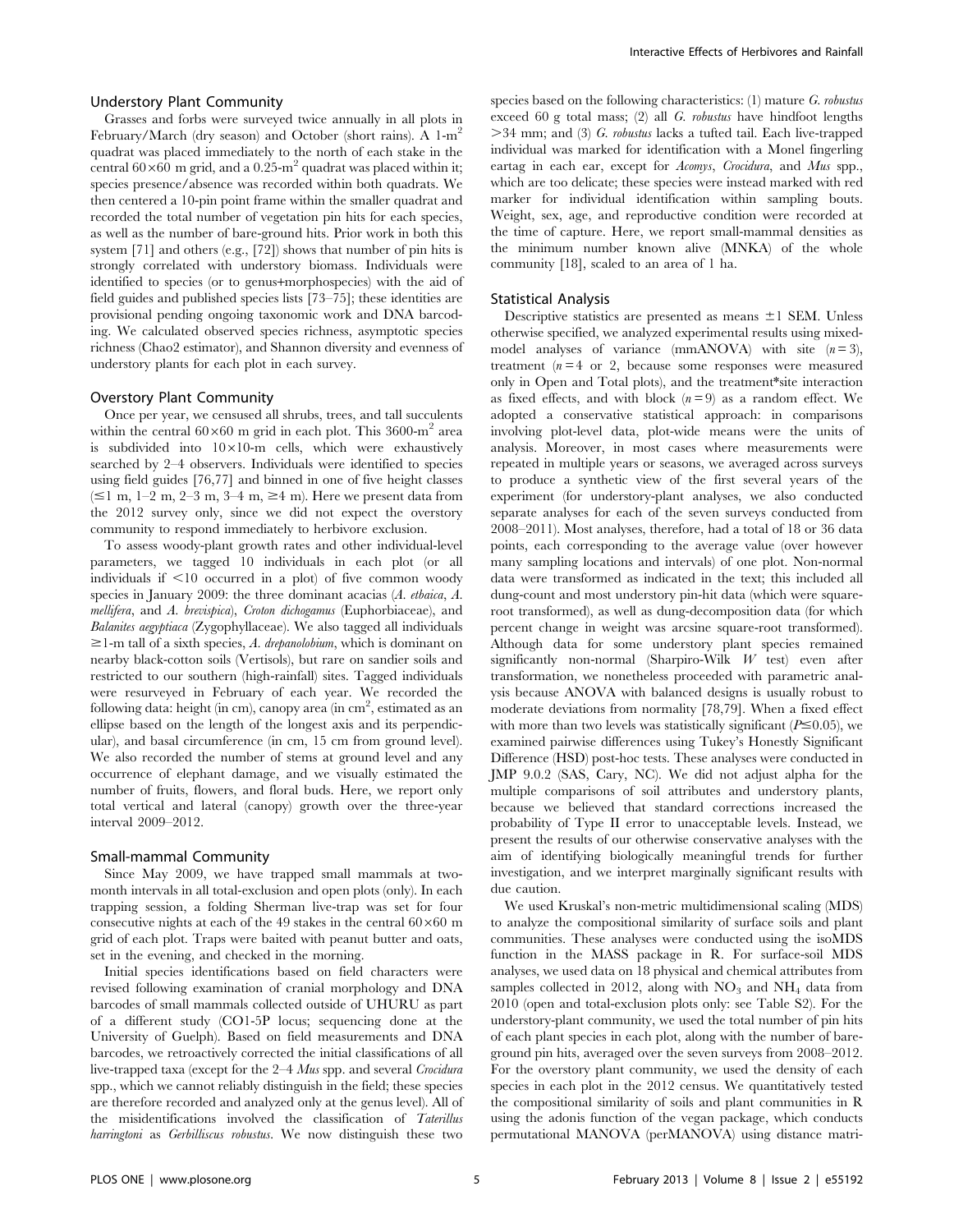ces; we specified models with site, treatment, and their interaction as factors, and with 100,000 permutations per test. Rankabundance curves for under- and overstory plant communities were constructed in R using the rankabundance function in the BiodiversityR package.

For analyses of LMH dung counts, we were concerned with (a) confirming the effectiveness of the experimental barriers (i.e., ensuring that species' dung was not present in plots from which those species are supposed to be absent, and conversely that barriers do not have unintended negative effects on the activity of non-target species) and (b) looking for variation in activity levels of different species across the three sites along the rainfall gradient. We first summed dung counts within each plot for each survey and averaged across all surveys to obtain a mean dung density for each species in each plot. We then assessed exclosure effectiveness as the percent reduction of dung deposition. To address variation in activity levels across sites, we used mmANOVA (as specified above) for each species, omitting plots from which that species was supposed to be excluded. Any significant effects of treatment in these models (not applicable for megaherbivores, which are present only in open plots) indicates unintended effects of the experimental barriers (i.e., altered activity levels of a given species in treatments not designed to manipulate that species); significant effects of site in these models reflect variation in activity levels across the rainfall gradient.

# Results

#### Large-mammal Community

As of March 2012, 13 native LMH species, along with two domestic species and 14 carnivores, had been recorded in the plots (Table S1). Dung surveys showed that the experimental treatments were highly effective. No species' dung was found in appreciable quantity in plots from which that species was excluded (Fig. 2); for the eight most common LMH, exclosure effectiveness ranged from 92% (for elephants) to 99% (for warthog and dik-dik; mean effectiveness for all LMH species = 96%). After controlling for the intended effects of the experimental treatments on dung density, the square-root-transformed data suggested unintended effects of the fences for only two LMH species (i.e., differences in activity levels among treatments that did not target those species; see Methods: Statistical Analysis). Warthog dung density was significantly greater in mesoherbivore-exclusion than megaherbivoreexclusion plots (HSD,  $P<0.01$ ), neither of which differed significantly from open plots  $(P\geq 0.1)$ ; the significant treatment\*site interaction ( $F_{4,12} = 3.5$ ,  $P = 0.04$ ) indicates that this effect was greatest at the low-rainfall site, and likely the result of a warthog that temporarily inhabited one of the mesoherbivore-exclusion plots (JRG and RMP, pers. obs.). Buffalo dung density was slightly but significantly greater in open plots than megaherbivoreexclusion plots  $(F_{1,6} = 8.1, P = 0.03)$ . This apparent reduction of buffalo activity in Mega relative to Open plots might actually reflect the activity of cattle, whose dung is difficult to distinguish from that of buffalo. Although herders are asked to keep cattle out of the plots, camera traps have recorded cattle within seven of the plots; such accidents may be more common in Open plots than in Mega plots, where the 2-m high fences offer a starker visual reminder to herdsmen than do the 1-m high posts surrounding Open plots. In any event, total dung deposition by buffalo/cattle is the lowest of all species (Fig. 2), and we do not believe that infrequent cattle incursions substantively affect our results.

Only two species showed significant variation in dung density across sites. Impala dung density was significantly greater in the low-rainfall site than in the intermediate- and high-rainfall sites



Figure 2. Patterns of dung deposition by the eight most common LMH species, arranged in order of increasing body mass. Data are the mean number of dung groups per plot across eight surveys from April 2009 to November 2011. doi:10.1371/journal.pone.0055192.g002

(site:  $F_{2,6} = 15.0$ ,  $P = 0.005$ ; HSD, both pairwise  $P \le 0.03$ ). Zebra dung density was greater in the low-rainfall site than the intermediate-rainfall site (site:  $F_{2,6} = 6.1$ ,  $P = 0.04$ ; HSD,  $P=0.03$ ), neither of which differed significantly from the highrainfall site. Dung-decomposition rates were analyzed using ANOVA with species, site, and their interaction as categorical factors, and with understory cover and sun exposure as ordinal effects. Rates differed among the three dominant LMH species tested ( $F_{2,77} = 21.5$ , P<0.0001; HSD, all pairwise P ≤0.01). Mean percent decrease in weight of fresh dung over 30 d was greatest for dik-dik  $(88.8 \pm 0.03\%, 12 \text{ of } 30 \text{ piles disappeared completely}),$ intermediate for impala  $(71.7 \pm 0.03\% , 6$  of 30 piles disappeared), and least for elephants  $(55\pm0.04\%, 2 \text{ of } 12 \text{ piles disappeared}).$ Understory cover did not significantly affect decomposition rates  $(F_{2,77}= 0.54, P = 0.59)$ , but sun exposure did  $(F_{2,77}= 4.37,$  $P=0.016$ ), with significantly slower decomposition rates in full sun than beneath tree canopies (HSD,  $P<0.03$ ). Decomposition rates did *not* differ significantly across sites  $(F_{2,77} = 0.71, P = 0.49)$ or show significant species\*site interactions  $(F_{4,77} = 1.36, P = 0.25)$ . We therefore conclude that our use of dung counts as an index of LMH activity levels is not likely to be biased by differential decay rates across sites.

Carnivores of all sizes (including lions, leopards, hyenas, wild dogs, and jackals) have been recorded in all treatments except total-exclusion, and leopards have been sighted repeatedly in totalexclusion plots, suggesting that the experimental barriers are more permeable to predators than to herbivores and that results are unlikely to be driven by predator exclusion.

#### Abiotic Environment

Following a drought in 2009, total annual rainfall at our highrainfall sites was considerably greater in 2010 (710 mm) and 2011 (840 mm) than the 13-year average from a nearby rain gauge (641 mm). Across the three experimental sites, annual rainfall patterns since October 2008 have been consistent with expectations–greatest in the southern site, intermediate in the central site, and lowest in the northern site (Fig. 3a)–despite considerable month-to-month variability (Fig. 3b). The distribution of precipitation events across sites was more even: in the 629 days between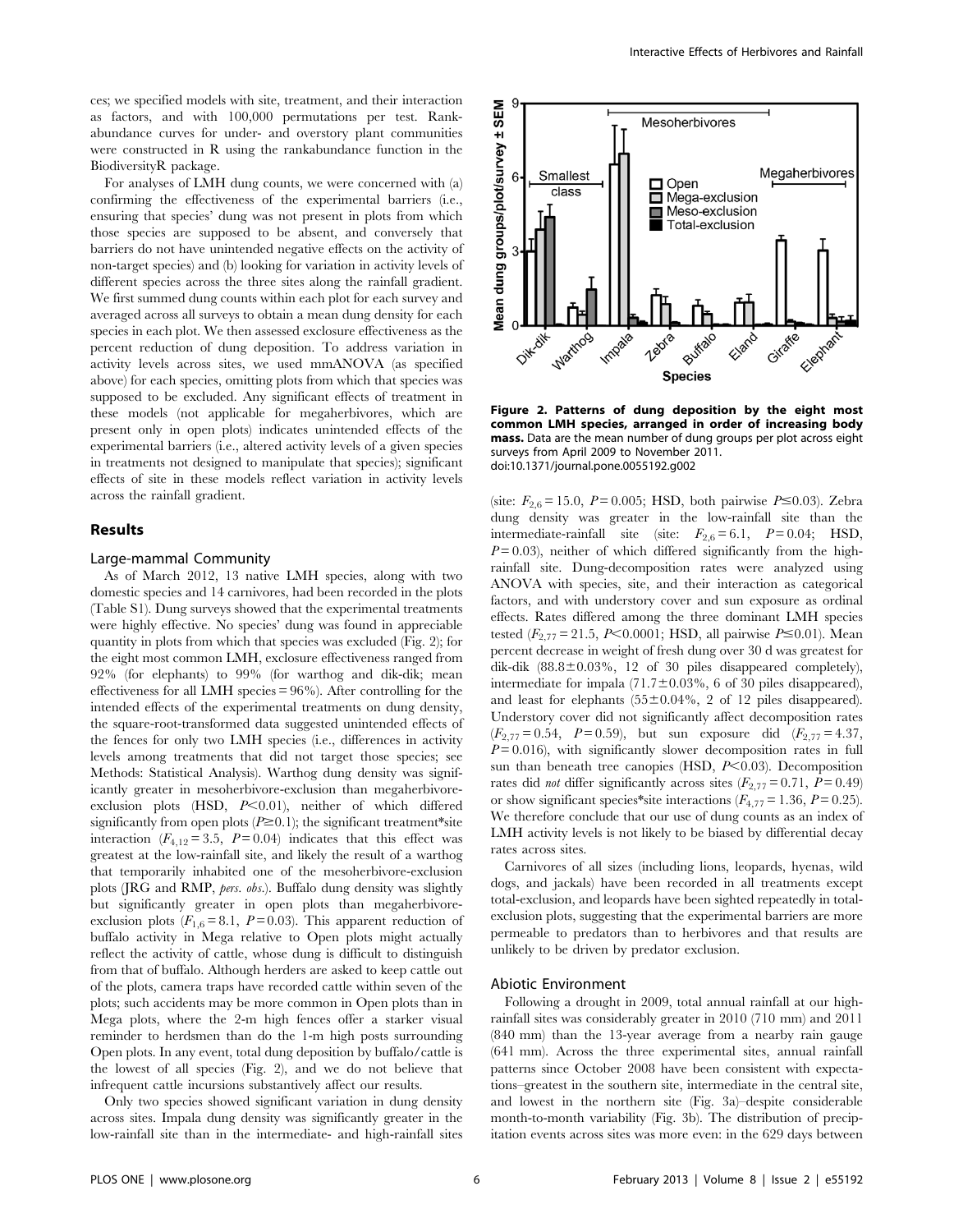

Figure 3. Mean monthly rainfall (A) within years and (B) across years at each of the three sites. The asterisks next to years 2008 and 2012 in the top panel indicate that data were available only for 3 and 5 months, respectively. doi:10.1371/journal.pone.0055192.g003

11 June 2010 (when we installed automated rain loggers) and 26 February 2012, the number of days with rainfall events was 152, 145, and 170 in the low-, intermediate-, and high-rainfall sites, respectively.

Soils are Alfisols in US Soil Taxonomy, with clay-enriched subsoils (argillic horizons) of high base saturation  $\sim 100\%$  in all profiles studied) (Fig. S3). The ustic moisture regime classifies them as Ustults, and in the absence of other diagnostic features (notably a kandic horizon) the soils at all exclosure sites classify as Typic Haplustalfs. This agrees with a previous soil-mapping exercise in the region [57], which classified soils developed on metamorphic basement rocks as Typic Haplustalfs or Typic Ustropepts (the latter no longer exist in Soil Taxonomy). Given the absence of information on moisture status at depth in this profile we did not consider the aridic/udic designations. We therefore consider our classifications to be preliminary and open to change in light of further analysis or new information (for example, on seasonal variation in subsoil moisture). Details of the soil profiles are provided in the Supporting Information.

There is little evidence of clay movement (e.g., clay films), but clay depletion in the upper horizons and enrichment at depth supports the designation of the subsoils as argillic. In the low- and intermediate-rainfall sites, the subsoils are extremely gravelly, with  $>90\%$  gneiss fragments and bedrock at 0.86–1.34 m. The soils appear to be degraded through a legacy of overgrazing, particularly in the intermediate- and low-rainfall sites, with compacted surface horizons showing platy structure and extreme excavation resistance. This may impede root growth, but there are many fine and very-fine roots in the subsoil of all profiles. The

presence of fine roots at depth is presumably because exchangeable base cation concentrations are highest in the subsoils, and indicates that analysis of surface soil alone may not adequately characterize nutrient status. All profiles have low aluminum saturation  $(\leq 2\%)$  and low concentrations of organic matter  $(\sim1\%)$ . The profile at the intermediate-rainfall site has a moderately acid surface soil (pH 5.8 in water), whereas the other profiles are slightly acid at the surface (pH 6.3–6.4). However, the high-rainfall site profile becomes strongly alkaline in the subsoil (up to pH 8.7 in water).

Several factors indicate a difference in the high-rainfall site profile compared to the low- and intermediate-rainfall site profiles. In particular, the high-rainfall site profile has (a) an absence of strong compaction/excavation resistance in the surface horizons, (b) an alkaline subsoil, and (c) much greater concentrations of exchangeable base cations and a higher effective cation exchange capacity throughout the profile. Based on the proximity of the high-rainfall (southern) exclosures to the phonolite scarp face, above which soils are clay-rich Vertisols with alkaline subsoils containing carbonate nodules, it seems likely that the area around these exclosures has received considerable input of material from the escarpment, either during the original emplacement of the phonolite lava flows, or subsequently via runoff or dust deposition. (This may in turn explain the presence of *Acacia drepanolobium* at the high-rainfall site; this species dominates the tree community on the plateau Vertisols.).

Surface soils collected in 2009, five months into the experiment, had significantly lower mean pH in the intermediate-rainfall site than in the high- or low-rainfall sites (Table 1; see also raw data in Table S2). Concentrations of exchangeable Ca, Mg, K, extractable  $NO_3$ ,  $NH_4$ , and P, and total percent N and C did not differ across sites (all  $P > 0.09$ ), and no soil attribute differed significantly by treatment or showed a significant treatment\*site interaction (all  $P > 0.07$ ).

Surface soils collected from total-exclusion and open plots in 2010 did not differ significantly across any of the fixed effects for any of the variables measured  $(NO_3, NH_4,$  percent sand, silt, and clay; all  $P>0.1$ ). Inspection of the data, however, revealed that one block in the intermediate-rainfall site had a disproportionately high clay:sand ratio (Fig. S4a).

This outlying value was confirmed in analyses of surface soils collected in 2012. In that year, mean clay content was significantly greater in the intermediate-rainfall site  $(30.1 \pm 3.0\%)$  than in the low-rainfall site (18.1±0.8%;  $F_{2,6} = 5.1$ , P = 0.05; HSD P = 0.04; Table 1). The effect of site was also significant in the mmANOVA for percent sand content  $(F_{2,6} = 5.3, P = 0.05)$ , with higher values in the low-rainfall site than the other two sites (HSD,  $P = 0.06$  and 0.08 for comparisons between low-rainfall sites and intermediateand high-rainfall sites, respectively; Table 1). Finally, percent silt was significantly greater in the high-rainfall site  $(19.5 \pm 1.4\%)$  than either the intermediate-  $(14.4\pm0.9)$  or low-rainfall  $(13.4\pm0.6)$  sites  $(F_{2,6}=11.4, P=0.009; HSD, both P \le 0.02; Table 1). Plots did not$ cluster strongly by site or treatment when the 2012 soil data were analyzed using MDS (Fig. S4b), although the effect of site (alone) was significant in the corresponding perMANOVA analysis  $(F_{2,12}= 3.9, P= 0.01;$  treatment:  $F_{1,12}= 0.7, P= 0.52;$  site\*treatment:  $F_{2,12} = 1.6$ ,  $P = 0.20$ , reflecting differences between the high- and intermediate-rainfall sites.

The 2012 data corroborated the 2009 result of lower pH in the intermediate-rainfall site (mean of 2009 and 2012 measurements:  $5.24\pm0.11$ ) relative to low-  $(5.99\pm0.09)$  and high-rainfall  $(6.19\pm0.05)$  sites. Several additional surface-soil properties differed significantly across sites and/or treatments in the 2012 samples (Table 1, Table S2). Only two soil attributes differed significantly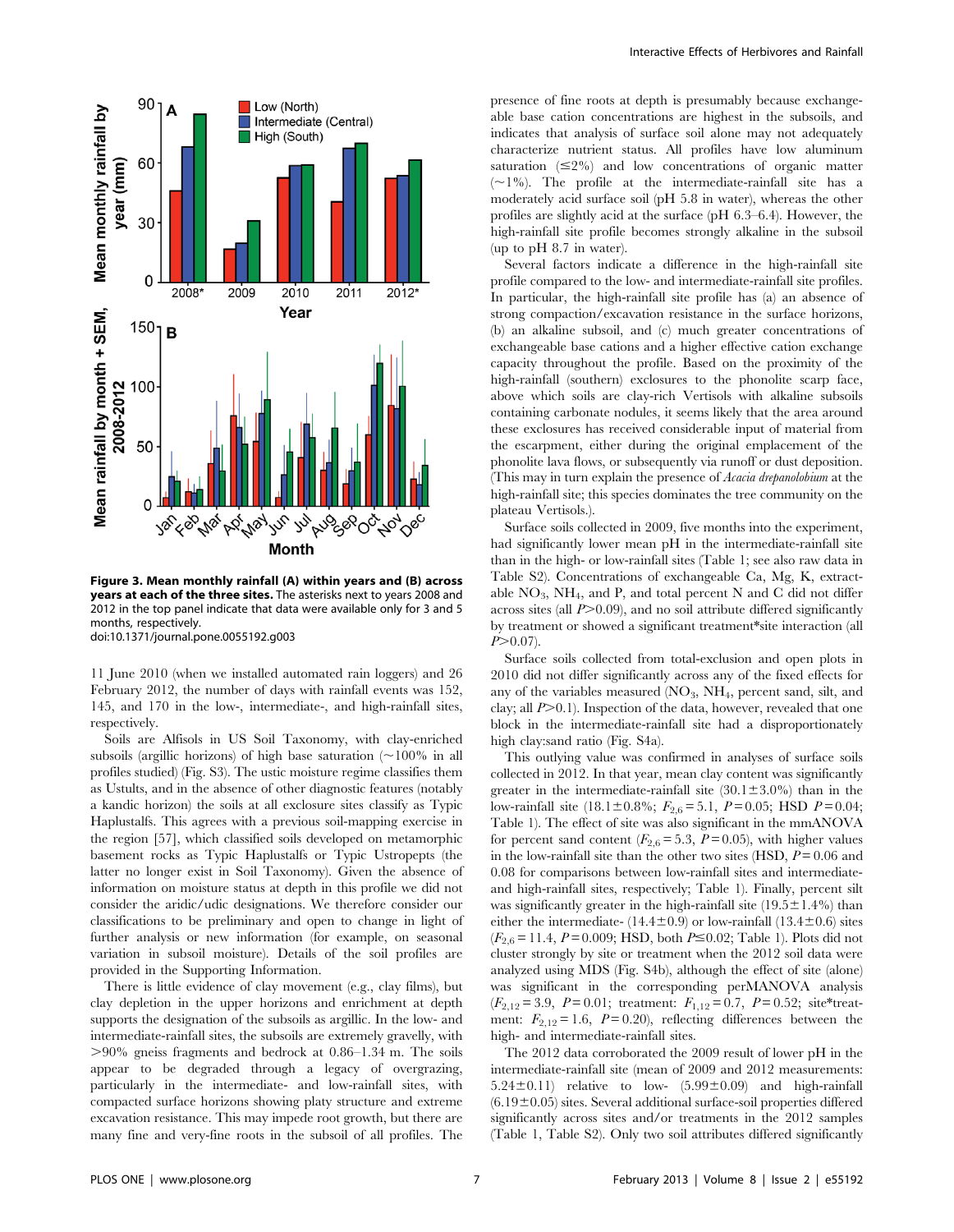Table 1. Surface-soil attributes showing significant variation across treatments and/or sites.

|                  |                      |             | <b>HSD, Treatment</b>    |                              |        | HSD, Site                |      |     |                     |
|------------------|----------------------|-------------|--------------------------|------------------------------|--------|--------------------------|------|-----|---------------------|
| <b>Attribute</b> | <b>Year measured</b> | Treatment P | <b>Total</b>             | Open                         | Site P | High                     | Int. | Low | Treat $\times$ Site |
| <b>pH</b>        | 2009                 | 0.07        | $\qquad \qquad$          | $\overline{\phantom{0}}$     | 0.001  | A                        | B    | A   | 0.50                |
| <b>pH</b>        | 2012                 | 0.73        | $\overline{\phantom{0}}$ | $\overline{\phantom{0}}$     | 0.003  | $\overline{A}$           | B    | A   | 0.59                |
| % Sand           | 2012                 | 0.40        | $\qquad \qquad$          | $\overline{\phantom{0}}$     | 0.05   | Α                        | A    | A   | 0.13                |
| % Clay           | 2012                 | 0.96        | $\overline{\phantom{0}}$ | $\qquad \qquad \blacksquare$ | 0.05   | A,B                      | A    | B   | 0.61                |
| % Silt           | 2012                 | 0.01        | Α                        | B                            | 0.009  | Α                        | В    | B   | 0.004               |
| Ca (ppm)         | 2012                 | 0.007       | A                        | B                            | 0.18   | $\overline{\phantom{a}}$ | —    | -   | 0.015               |
| S (ppm)          | 2012                 | 0.84        | $\overline{\phantom{a}}$ | $\qquad \qquad$              | 0.04   | B                        | Α    | A,B | 0.21                |
| K (ppm)          | 2012                 | 0.23        | $\overline{\phantom{0}}$ | $\overline{\phantom{0}}$     | 0.36   | $\qquad \qquad -$        |      | -   | 0.0004              |
| Al (ppm)         | 2012                 | 0.86        | $\overline{\phantom{a}}$ | $\overline{\phantom{0}}$     | 0.0009 | B                        | Α    | C   | 0.93                |

Notes: Degrees of freedom in 2009 = 3,18 for treatment; 2,6 for site; and 6,18 for treatment\*site. In 2010 and 2012, df = 1,6 and 2,6 for treatment and site, respectively, and 2,6 for treatment\*site. Levels of treatment and site that do not share the same letter were significantly different in Tukey's HSD post-hoc tests; the level with the highest mean is represented by letter A, the next highest by letter B, etc.

doi:10.1371/journal.pone.0055192.t001

across treatments: calcium concentrations and percent silt were both greater in total-exclusion than in open plots  $(1356 \pm 130 \text{ vs.})$ 1146 $\pm$ 91 mg/kg for Ca; 16.70 $\pm$ 1.49 vs. 14.83 $\pm$ 0.81 for percent silt), but these significant main effects of treatment were driven by the high-rainfall site (treatment\*site interactions in Table 1).

Mean infiltration rates varied little across sites, whether we used data from all 14 ring fillings (1.67–2.38 mm/min from high to low rainfall, respectively) or from only the last five (1.40–2.02 mm/ min, respectively). Variation was even less across treatments (ranging from 1.72–2.17 and 1.52–1.82 mm/min, for all 14 fillings and for the last five, respectively). Neither site, treatment, nor their interaction were statistically significant predictors of infiltration rates in mmANOVA, regardless of how the data were truncated.

#### Proxies for Primary Productivity

Mean understory biomass density within total-exclusion plots increased from low-  $(512 \pm 49 \text{ g/m}^2)$  to intermediate-  $(722 \pm 20 \text{ g/m}^2)$ m<sup>2</sup>) to high-rainfall  $(1204 \pm 104 \text{ g/m}^2)$  sites as a function of squared rainfall over the six months prior to harvesting  $(r = 0.92)$ ,  $F_{1,4}$  = 21.5, P<0.01; Fig. 4a). In the one-way comparison across sites (whole-model  $F_{2,3} = 27.7$ ,  $P = 0.01$ ), high-rainfall sites had greater biomass density than intermediate- and low-rainfall sites (HSD,  $P = 0.03$  and 0.01, respectively); the latter two did not differ significantly from each other (HSD,  $P = 0.2$ ).

Mean NDVI likewise differed across sites  $(F_{2,18}=9.2)$ ,  $P = 0.015$ ), again being greater in high-rainfall sites (0.33 $\pm$ 0.01) than in either low-  $(0.25 \pm 0.02;$  HSD  $P = 0.056$ ) or intermediaterainfall sites  $(0.22 \pm 0.01)$ ; HSD  $P = 0.01$ ), which again did not differ significantly from each other. Mean NDVI also differed across treatments  $(F_{3,18} = 5.8, P = 0.006)$ , being significantly greater in total- and mesoherbivore-exclusion plots  $(0.29 \pm 0.02$  and  $0.28\pm0.02$ , respectively) than in open plots  $(0.24\pm0.02;$  HSD  $P<0.035$ ), and marginally greater in total-than in megaherbivoreexclusion plots  $(0.26 \pm 0.02;$  HSD  $P = 0.066$ ). The minimum (Fig. 4b), maximum, and mean NDVI values for each plot were all positively correlated with rainfall-squared over the six months prior to the collection of the Quickbird imagery  $(r = 0.45 - 0.69)$ , all  $F_{1,34} \ge 8.6$ , all  $P \le 0.006$ ).

#### Understory Vegetation

When we averaged data for each plot across the seven understory surveys from 2008–2011, the mean number of bare-



Figure 4. Relationship between two metrics of productivity and rainfall in the six months prior to productivity measurement. (A) Mean peak understory biomass (grasses and forbs) in two  $64\text{-m}^2$ grids located within total-exclusion plots at each site. (B) Mean NDVI in each plot, calculated from Quickbird satellite imagery. Rainfall was squared in regression analyses to better fit the data. doi:10.1371/journal.pone.0055192.g004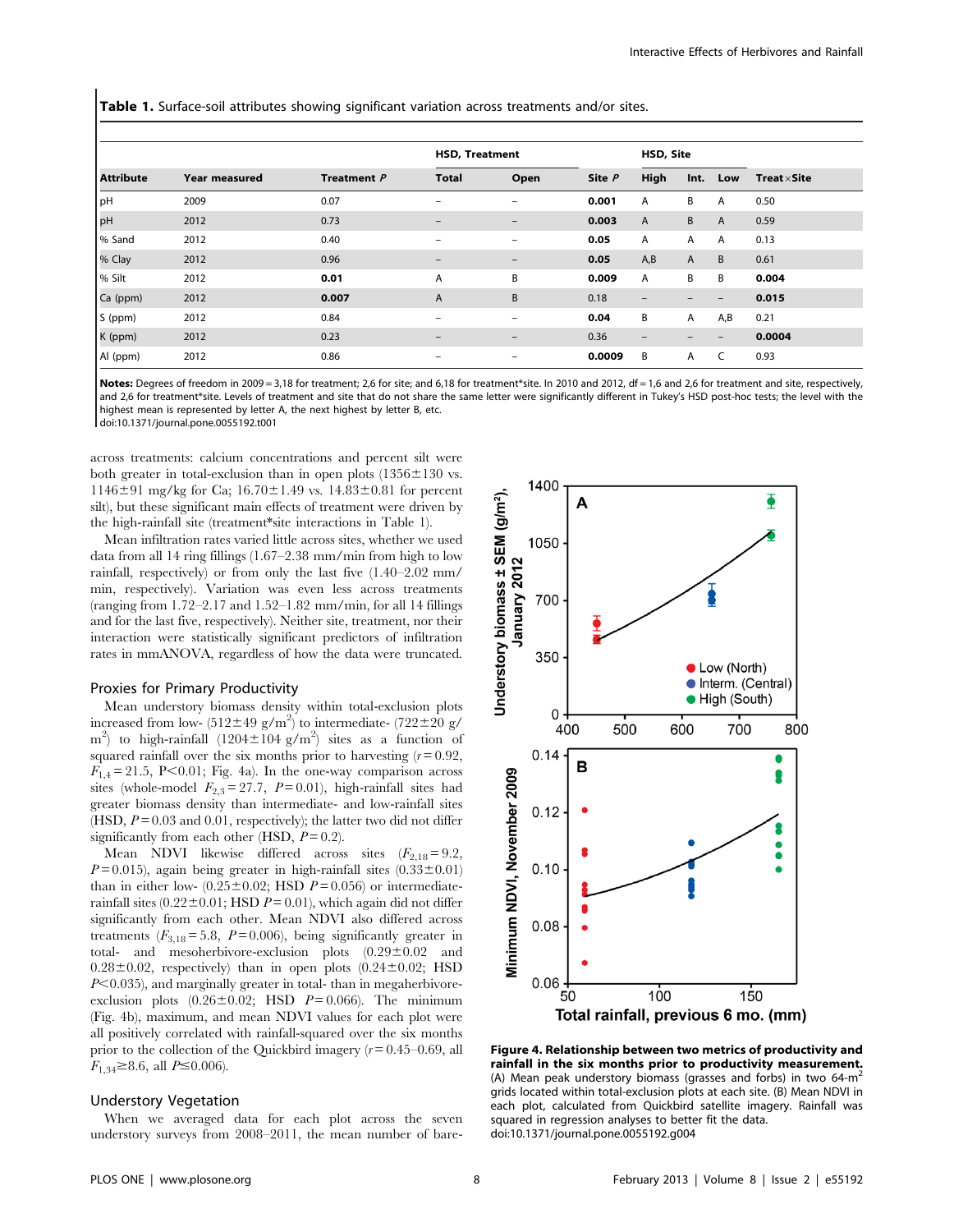ground pin hits decreased from intermediate-rainfall (72% of pin drops) to low-rainfall (53%) to high-rainfall sites (41%;  $F_{2,6} = 8.4$ ,  $P = 0.02$ ; intermediate significantly greater than high sites, HSD  $P = 0.015$ , and was greater on average in open and megaherbivore-exclusion plots (61% and 65% respectively) than in mesoherbivore- and total-exclusion plots (50% and 45% respectively; treatment:  $F_{3,18} = 5.3$ ,  $P = 0.009$ ; HSD  $P = 0.01$  and 0.055 for the Mega-Total and Open-Total comparisons, respectively) (Fig. 5a). When each survey was analyzed independently, site effects were significant in all surveys but the first; the typical pattern was for bare-ground pin hits to be significantly more frequent in the intermediate- than the high-rainfall site, with middling values at the low-rainfall site. Treatment effects on the frequency of bare ground were significant only in the four surveys conducted in 2009 and 2011 (and thus were not driven by season), with the rank ordering of treatments in these comparisons being  $Mega \geq Open \geq Meso \geq Total.$ 

Overall understory density (sum of total vegetation pin hits per plot, averaged across seven surveys) was significantly greater in high- than in intermediate-rainfall sites  $(1.3\pm0.1$  vs.  $0.6\pm0.15$  hits per pin; HSD,  $P = 0.04$ ), and in total- and mesoherbivoreexclusion plots  $(1.3\pm0.1$  and  $1.1\pm0.2$  hits per pin, respectively) relative to megaherbivore-exclusion and open plots  $(0.6 \pm 0.1$  and  $0.7 \pm 0.1$ , respectively; HSD, pairwise  $P \le 0.03$ ; Fig. 5b). The significant treatment\*site term in this model ( $F_{6,18} = 2.7$ ,  $P = 0.046$ ) reflects a disproportionately large difference between total- and mesoherbivore-exclusion plots at the intermediate-rainfall site (Fig. 5b). When we analyzed each survey separately (square-root



Figure 5. Trends in (A) extent of bare ground and (B) total understory vegetation pin hits across sites and treatments. Data are out of 490 total pin drops per plot per survey. doi:10.1371/journal.pone.0055192.g005

transformed data), the effect of site was significant in four of the seven surveys (February 2009, October 2010, February 2011, and October 2011). In three of these, understory density was significantly greater in the high-rainfall site than the intermediate-rainfall site, neither of which differed significantly from the low-rainfall site; in the fourth (February 2011), understory density was greater in the high-rainfall site than both low- and intermediate-rainfall sites. In terms of treatment, understory density was always greatest in Total plots and second-greatest in Meso plots; the difference between these two treatments was statistically significant in only one of the surveys (October 2009, at the tail end of a yearlong drought: HSD,  $P = 0.003$ ). Open and Mega plots, which together had the lowest understory densities, were statistically indistinguishable from each other in all surveys. The most frequent pattern (obtained in four of the surveys) was for Total plots to have significantly greater understory density than Open and Mega plots, with no significant differences between Meso plots and any of the other treatments (HSD pairwise comparisons).

Rank-abundance curves showed that understory communities were dominated by the same three grass species at each site: Pennisetum stramineum, Cynodon plectostachyus, and C. dactylon (collectively accounting for 55%, 51%, and 50% of total pin hits at low-, intermediate-, and high-rainfall sites, respectively; Fig. S5). Of the 10 most abundant species at each site, six grasses were shared across all sites (the three above, plus Microchloa kunthii, Eragrostis tenuifolia, and Aristida sp.).

When we analyzed pin-hit data for individual species (averaged across seven surveys and square-root transformed), the treatment effect was significant for 13 species (Table 2), including the three numerically dominant species. These species were least common in either Open or Mega plots in all but one case (Heteropogon contortus, lowest in Total, although this effect was pronounced only at the high-rainfall site), and were most common in either Total or Meso plots in all but two cases (Cyperus sp. and  $H$ . contortus, highest in Open). The effect of site was significant for 27 species; 10 of these were most common in the low-rainfall site, two in the intermediate-rainfall site, and 15 in the high-rainfall site (Table S3). Twenty-three species showed no significant effects of treatment, site, or their interaction. An additional 58 species for which we recorded  $<$ 100 pin hits (corresponding to  $<$ 0.081%) cover) were deemed too rare to justify a statistical comparison.

The impact of herbivory differed significantly across sites for only four understory species (see treatment\*site interaction in Tables 2 and S3). Three of these were suppressed by LMH, but only at low-rainfall (Plectranthus sp. and Sida sp.) or intermediaterainfall sites (Cenchrus ciliaris). The fourth species, Heteropogon contortus, was apparently facilitated by LMH (as noted above), but only at the high-rainfall site.

Asymptotic species richness (Chao2, calculated for each survey and then averaged across all surveys) was greater in the highrainfall site  $(50.5 \pm 1.9$  species/plot) than in the intermediate- $(39.5\pm2.0; F_{2.6}= 31.4, P= 0.0007; HSD, P= 0.008)$  and lowrainfall sites (43.9 $\pm$ 2.6; HSD, P = 0.068), with no significant difference between low- and intermediate-rainfall sites; the effect of treatment was non-significant  $(F_{3,18}=1.96, P=0.16)$ . When understory species richness was analyzed for each survey independently, site effects typically followed the same pattern described above, and the treatment effect was significant only in the second survey (February 2009;  $F_{3,17} = 4.8$ ,  $P = 0.01$ ), when species richness was greater in total-exclusion plots  $(48.2 \pm 3.9)$ species/plot) than in both megaherbivore-exclusion and open plots  $(37.1 \pm 4.0 \text{ and } 34.2 \pm 3.6, \text{ respectively}; \text{HSD}, P = 0.04 \text{ and } 0.01,$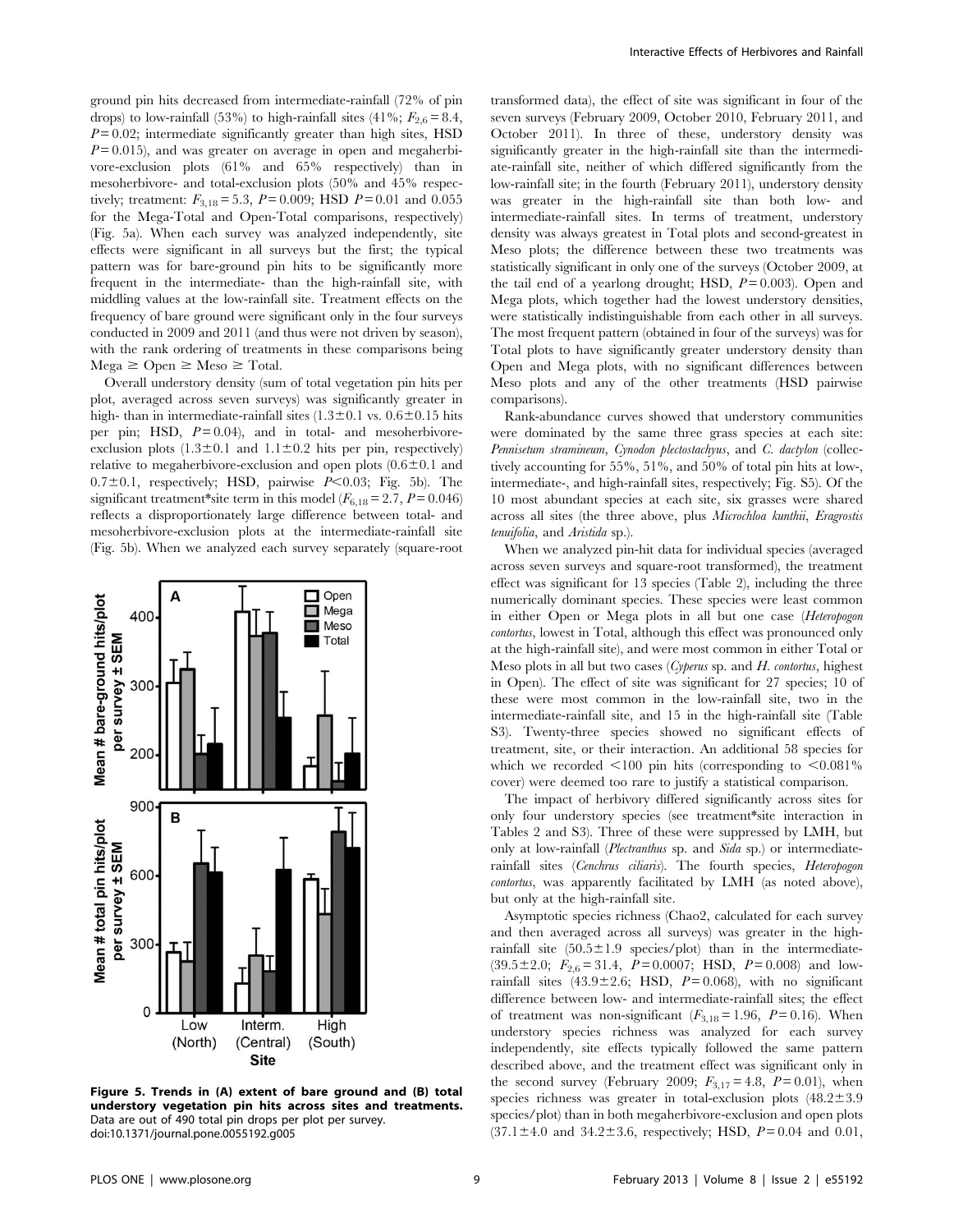Table 2. Understory plant species showing significant variation across treatments.

|                                 |                             |                                         |                |                |      |     | HSD,<br><b>Treatment</b> |                  |                          | HSD, Site                |                          |                     |
|---------------------------------|-----------------------------|-----------------------------------------|----------------|----------------|------|-----|--------------------------|------------------|--------------------------|--------------------------|--------------------------|---------------------|
| <b>Species</b>                  | Overall<br>percent<br>cover | <b>Overall rank Treat-</b><br>abundance | ment $P$ Total |                | Meso |     |                          | Mega Open Site P | High                     | Int.                     | Low                      | $Treat \times Site$ |
| Cynodon plectostachyus          | 18.8                        |                                         | 0.0034 A       |                | A,B  | B   | B                        | 0.0088           | A                        | B                        | A                        | 0.70                |
| Pennisetum stramineum           | 16.5                        | $\overline{2}$                          | 0.028          | $\overline{A}$ | A,B  | A,B | B                        | 0.35             | $\qquad \qquad -$        | $\overline{\phantom{0}}$ | $\overline{\phantom{0}}$ | 0.06                |
| Cynodon dactylon                | 14.7                        | 3                                       | 0.01           | A              | A,B  | B   | B                        | 0.75             | $\overline{\phantom{0}}$ | $\overline{\phantom{0}}$ | $\overline{\phantom{0}}$ | 0.10                |
| Plectranthus sp. "small"        | 2.0                         | 9                                       | 0.01           | A              | A,B  | A,B | B                        | 0.02             | A,B                      | $\mathsf{A}$             | B                        | 0.003               |
| Brachiaria leersioides          | 1.8                         | 10                                      | 0.03           | A,B            | A    | A,B | B                        | 0.002            | B                        | B                        | A                        | 0.27                |
| Commelina sp.                   | 1.2                         | 13                                      | 0.009          | A              | A,B  | A,B | B                        | 0.047            | A                        | $\mathsf{A}$             | A                        | 0.13                |
| Indigofera sp. "small"          | 0.90                        | 15                                      | 0.004          | A              | A,B  | B   | B                        | 0.40             | $\overline{\phantom{0}}$ | $\overline{\phantom{0}}$ | -                        | 0.19                |
| Cenchrus ciliaris               | 0.61                        | 23                                      | 0.035          | A,B            | A    | B   | A,B                      | 0.07             | $\qquad \qquad -$        | $\overline{\phantom{0}}$ | $\qquad \qquad -$        | 0.04                |
| Ipomoea biflora (syn. sinensis) | 0.42                        | 27                                      | 0.0001         | A              | B    | C   | B,C                      | 0.0035 A         |                          | B                        | A,B                      | 0.11                |
| Cyperus sp.                     | 0.38                        | 30                                      | 0.018          | A,B            | A,B  | B   | $\mathsf{A}$             | 0.0025 A         |                          | B                        | A                        | 0.06                |
| Heteropogon contortus           | 0.30                        | 33                                      | 0.05           | A              | A    | A   | A                        | 0.04             | A                        | B                        | A,B                      | 0.01                |
| Solanum campylacanthum          | 0.27                        | 38                                      | 0.04           | A,B            | A    | A,B | <sub>B</sub>             | 0.38             | $\qquad \qquad -$        |                          | -                        | 0.18                |
| Helichrysum glumaceum           | 0.17                        | 47                                      | 0.02           | A              | A    | A   | A                        | 0.27             | $\overline{\phantom{0}}$ |                          | -                        | 0.37                |

Notes: Degrees of freedom = 3,18 for treatment; 2,18 for site; and 6,18 for treatment\*site. Levels of treatment and site that do not share the same letter were significantly different in Tukey's HSD post-hoc tests; the level with the highest mean is represented by letter A, the next highest by letter B, etc. Percent cover is the number of pin hits for each species divided by the total number of pin drops (123,480) in the experiment to date. Data for Indigofera sp. "small" are from only the most recent three surveys, as opposed to seven surveys for other species. Results for the remaining understory plant species are shown in Table S3. doi:10.1371/journal.pone.0055192.t002

respectively). The treatment\*site interaction for species richness was not significant in any survey.

Similarly, understory Shannon diversity (averaged across all surveys) was 23% greater in high- than intermediate-rainfall sites  $(F_{2,6} = 6.56, P = 0.03; HSD, P = 0.027)$ , with no significant effect of treatment ( $F_{3,18} = 0.3$ ,  $P = 0.8$ ). The same patterns in diversity were observed consistently when each survey was analyzed independently. In contrast, Shannon evenness (averaged across all surveys) did not show significant effects of site ( $F_{2,6} = 0.4$ ,  $P = 0.68$ ), but did appear to differ across treatments  $(F_{3,18}=2.93, P=0.06)$ : open plots had the greatest evenness and total-exclusion plots the lowest, and this contrast approached statistical significance (HSD,  $P = 0.06$ ). However, when evenness was analyzed for each survey separately, this same pattern was only observed in February 2010 (treatment:  $F_{3,18} = 4.0$ ,  $P = 0.02$ ; HSD contrast of open vs. totalexclusion plot,  $P = 0.03$ ).

Community similarity of all 36 plots showed no strong clustering in understory species composition by site, treatment, or block within site (MDS, Fig. 6a), although intermediate-rainfall sites tended to be distinct, and the Meso and Total plots in one block of the high-rainfall site were outliers. The corresponding perMANOVA analysis indicated significant differences in community similarity across both sites  $(F_{2,24}=8.1, P<0.0001)$  and treatments  $(F_{3,24} = 2.6, P = 0.008)$ , with no significant interaction term  $(F_{2,24} = 1.2, P = 0.2).$ 

# Overstory Vegetation

Overall overstory density in 2012 (total stems of all species, square-root transformed) increased with increasing rainfall (site:  $F_{2,6} = 23.1$ ,  $P = 0.0015$ ) and was significantly greater in the highrainfall site  $(2093 \pm 243$  individuals/ha) than the intermediate  $(1260 \pm 219 \text{ individuals/ha}; \text{HSD}, P = 0.008)$  and low-rainfall sites  $(923±91$  individuals/ha; HSD,  $P=0.001$ ). There was no significant main effect of treatment on overall overstory density across treatments  $(F_{3,18} = 1.5, P = 0.25)$ , although a significant treatment\*site interaction  $(F_{6,18}= 2.7, P = 0.045)$  suggested that woody density was greater in Total plots than other treatments at lowand intermediate-rainfall sites only. We analyzed densities separately (square-root transformed data) for the seven common woody species that occurred at all sites. Three of these showed significant effects of treatment. Acacia etbaica densities were greater in Mega than in Open plots (treatment:  $F_{3,18} = 3.5$ ,  $P = 0.037$ ; HSD  $P = 0.03$ ), but only at the high-rainfall site (in part because this species is rare at the low-rainfall site; interaction:  $F_{6,18} = 4.3$ ,  $P = 0.007$ ). Acacia mellifera densities were significantly greater in Total plots (treatment:  $F_{3,18} = 6.0$ ,  $P = 0.005$ ) than in Meso (HSD,  $P=0.02$ ) and Open plots (HSD,  $P=0.004$ ). Finally, *Balanites* aegyptiaca densities were significantly greater in Total than in Open plots (treatment:  $F_{3,18} = 4.2$ ,  $P = 0.02$ ; HSD  $P = 0.016$ ). Acacia brevispica, Croton dichogamus, Grewia sp., and Boscia angustifolia, did not differ significantly across treatments (all  $P > 0.07$ ).

We recorded at least 27 overstory species in 2012, and their densities differed across sites (Fig. S6). Four species (A. brevispica, A. mellifera, A. etbaica, and Croton dichogamus) were among the seven most-abundant taxa at every site; A. brevispica was first- or secondmost abundant at all sites, and A. etbaica was the most abundant species at the intermediate- and high-rainfall sites. Community similarity of overstory vegetation was driven by site, with considerable overlap between intermediate- and high-rainfall sites and no overlap between low-rainfall sites and the other two (Fig. 6b), due in part to the relative rarity of A. etbaica at the lowrainfall site and to two succulent Euphorbia species that were common at the low-rainfall site and absent from the others (Fig. S6). Analysis with perMANOVA corroborated the strong dissimilarity in composition across sites  $(F_{2,24} = 16.74, P<0.0001)$ , with no significant effects of treatment  $(F_{3,24}=1.2, P=0.26)$  or treatment\*site  $(F_{6,24} = 1.3, P = 0.17)$ .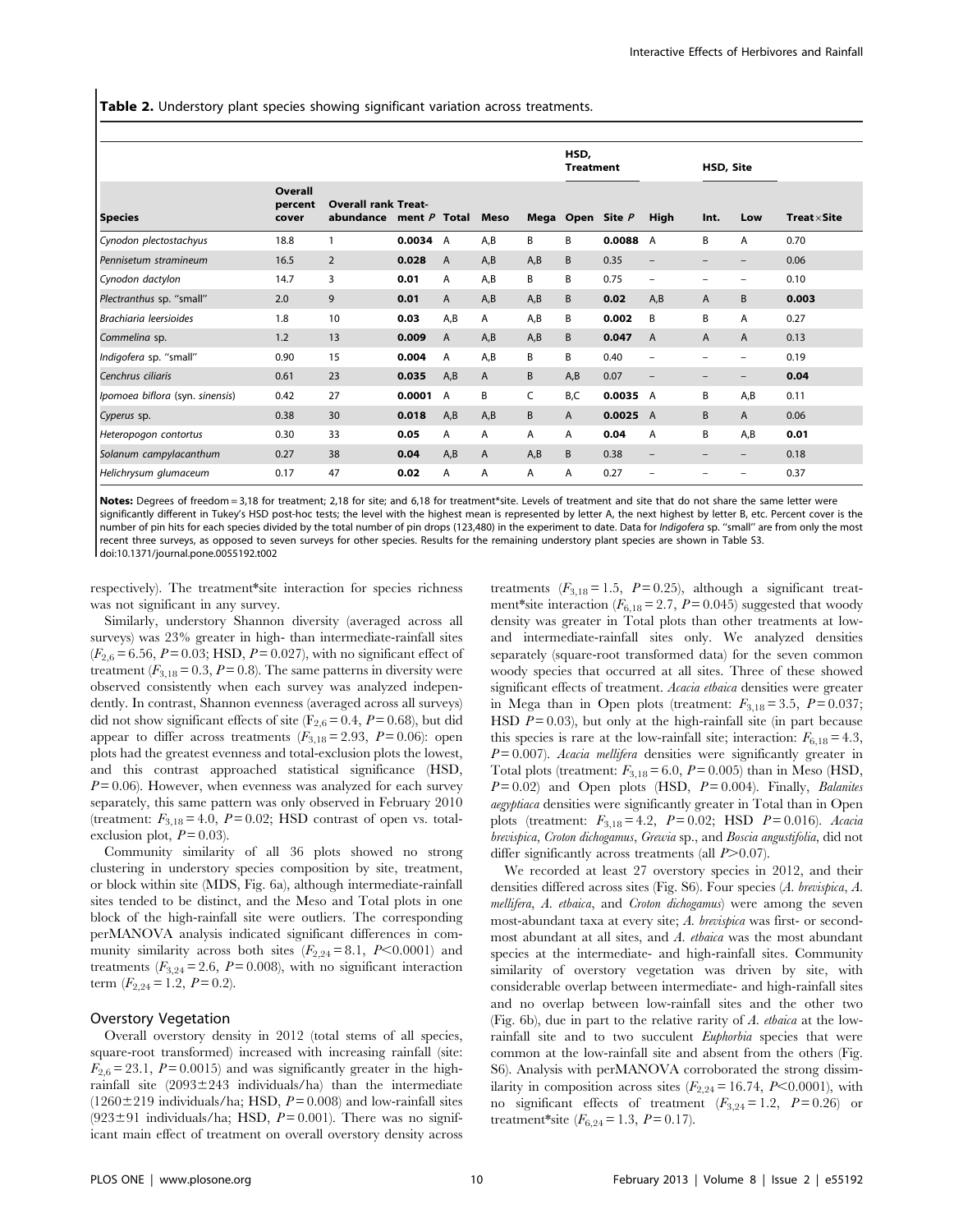

Figure 6. Non-metric multidimensional scaling plots illustrating patterns of community similarity across sites and treatments for (A) understory and (B) overstory plants.

doi:10.1371/journal.pone.0055192.g006

Both height and canopy growth of A. brevispica were significantly greater in all three exclusion treatments than in open plots (Fig. 7a,b;  $F_{3,18} = 12.1$ ,  $P = 0.0001$  for height;  $F_{3,18} = 11.0$ ,  $P = 0.0002$  for canopy area; HSD,  $P < 0.005$  for all pairwise comparisons involving open plots). A significant treatment\*site interaction in the model for A. brevispica height growth ( $F_{6,18} = 4.3$ ,  $P=0.008$ ) reflected the lack of significant treatment effects at the intermediate-rainfall site (Fig. 7a). Mean A. mellifera growth rates increased with each successive reduction in the LMH community (Fig. 7c,d), suggesting that browsers across the body-size spectrum influence growth rates in this species; however, the relative impact of different LMH groups varied across sites, especially for height growth (treatment\*site  $F_{6,18} = 2.53$ ,  $P = 0.059$ ). For both A. brevispica and A. mellifera, mean height-growth rates were significantly greater in the high-rainfall site than the intermediaterainfall site, but site did not affect canopy growth rates for either species. For A. ethaica, height growth (only) was greater in totalexclusion than in open plots (HSD,  $P = 0.01$ ; Fig. 7e), with middling (and virtually identical) values in mega- and mesoherbivore-exclusion plots, and with no significant site or treatment\*site effects. Mean height growth of Balanites aegyptiaca was greater in the three exclusion plots (range: 0.39–0.53 m) than open plots  $(-0.36 \text{ m})$ , but statistical power was low because this species occurred in only 22 of 36 plots (treatment:  $F_{3,8.5} = 3.1, P = 0.087$ ). Croton dichogamus growth rates were also lowest on average in open plots, but not significantly so.

#### Small-mammal Community

From May 2009 to November 2011, we recorded 1789 unique individuals of at least 16 species of small mammals in 56,448 trapnights over 16 sampling bouts (Table S1). Small-mammal communities were dominated by five taxa–Gerbilliscus robustus, Mus spp., Aethomys hindei, Acomys kempi, and Saccostomus mearnsi– collectively accounting for  $>80\%$  of captured individuals. Two taxa  $(G.$  robustus and Mus spp.) were nearly ubiquitous, being recorded from at least one plot in every site in 15 of the 16 sampling bouts. Three taxa (Acomys percivali, Dendromus sp., and Grammomys dolichurus) have been captured only once to date. Mean MNKA densities (all species combined, averaged for each plot over all sampling bouts) differed significantly across sites (Fig. 8;  $F_{2,6}$  = 51.1,  $P = 0.0002$ ), being roughly three-times greater in highrainfall sites  $(44.4 \pm 9.3$  individuals/ha) than intermediate  $(14.5 \pm 3.2;$  HSD,  $P = 0.0004$  or low-rainfall sites  $(11.4 \pm 2.6;$ 

HSD,  $P = 0.0002$ ); the latter two sites did not differ significantly (HSD,  $P = 0.6$ ). Overall, mean densities in Total plots  $(32.5 \pm 7.2)$ were nearly triple those in Open plots  $(11.6 \pm 2.5; F_{1,6} = 42.9,$  $P=0.0006$ ). Finally, there was a significant treatment\*site interaction ( $F_{2,6} = 7.4$ ,  $P = 0.02$ ), with significantly greater densities in high-rainfall exclusion plots than in any other site-treatment combination (Fig. 8; HSD, all pairwise  $P<0.004$ ).

# Discussion

# Validity of the Experimental Design

Our results show that the UHURU treatments function as intended. The three exclosure treatments reduced dung deposition of targeted herbivore species by  $\sim 96\%$  overall. Moreover, the actual impact of incursions within these treatments is likely less than the dung-count failure rate implies. On the infrequent occasions when impala and zebra have breached the mesoherbivore and total-exclusion plots, our observations indicate that they do not feed, but rather pace the perimeter of the fence until they escape or are released. Juvenile elephants occasionally stray beneath the megaherbivore-exclusion fences while the herd feeds nearby, but these individuals are small and they do not stray far from the group. Finally, heavy rains sometimes carry dung pellets of giraffe, antelope, and zebra into adjoining plots, contributing to an overestimate of treatment failure rate.

As mentioned above, the elevated dung deposition of warthogs in Meso relative to Mega plots (Fig. 2) likely resulted from the temporary residence of a warthog in one of the low-rainfall Meso plots; we suspect that this result was idiosyncratic and will not persist. As noted in the Results, the apparent reduction of buffalo dung in Mega relative to Open plots might actually reflect the activity of cattle, whose dung is difficult to distinguish from that of buffalo.

Effects of site on dung density were significant for only two species, impala and zebra, and indicated that activity of both species was greatest at the low-rainfall site. This is surprising in light of the expectation [52,80] that local herbivore abundance should be positively correlated with rainfall and primary productivity. At our sites, human activity increases along the rainfall gradient from low to high, so the site effects for impala and zebra might in part reflect avoidance of people. The absence of a more general correlation is encouraging, although the apparently greater activity levels of two common mesoherbivores at one site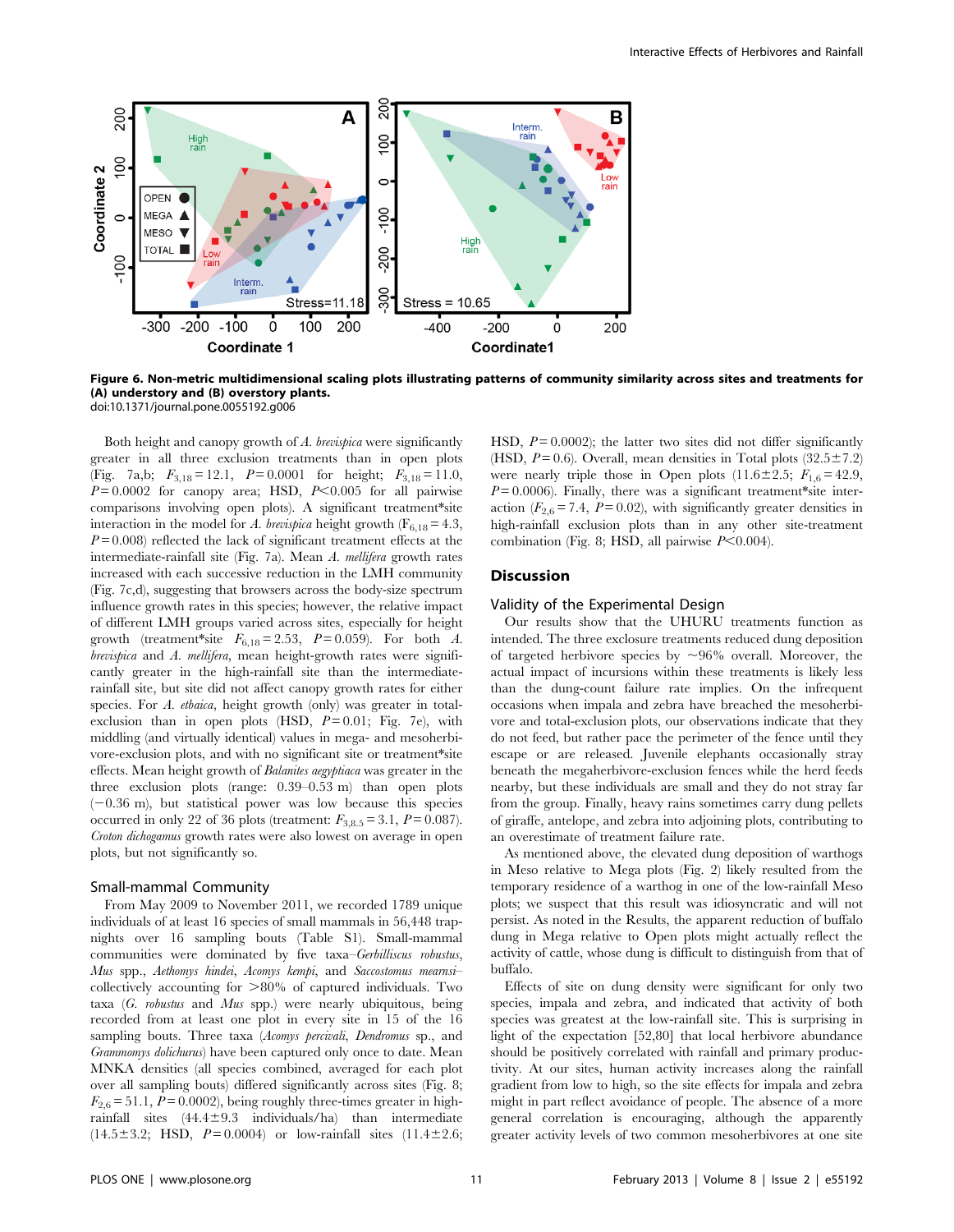

Figure 7. Rate of growth in height (A, C, E) and canopy breadth (B, D) for the three dominant Acacia species across sites and treatments.

doi:10.1371/journal.pone.0055192.g007

suggests the need to intensify LMH monitoring as the experiment proceeds, so that we can account statistically for any biases if necessary.

Rainfall, the second major factor in our experimental design, also followed the anticipated pattern over the first three full years of the study (Fig. 3). Not surprisingly, there is variation in the magnitude of the monthly and yearly differences in water input across sites. However, the data suggest that differences in rainfall across sites are primarily a function of the quantity of rainfall per event, rather than the frequency of rainfall events, which is similar at all sites.

Most soil attributes did not differ significantly across sites or treatments. All three sites were classified as Typic Haplustalfs (Alfisols). This generally supports one assumption of our experimental design–that comparisons of LMH effects across sites will not be heavily influenced by abiotic variables other than rainfall. Collectively, analyses of surface soils collected in 2009 and 2010 revealed significant variation across sites in only one soil attribute (pH). In 2012, the intermediate-rainfall sites had the lowest surface-soil pH (as observed in 2009) and the highest % clay, sulfur, and aluminum contents (but see soil-profile data). Nevertheless, points did not cluster strongly by site in MDS (Fig. S4b). The only apparent cluster in that graph comprised the highrainfall total-exclusion plots, which is consistent with the significant treatment\*site interactions for silt, calcium, and potassium concentrations (Table 1), all of which had disproportionately high values in the high-rainfall total-exclusion plots. The reason for the pronounced effects of exclusion on these three variables at highrainfall sites is not yet known, and neither is the cause of discrepancies in the results for soil texture in samples taken in 2010 and 2012 (which were collected using slightly different strategies and analyzed by different labs). Future sampling using standardized methods will reveal whether these results are persistent.

There is a potentially important caveat to our conclusion that soil composition is generally similar across sites. The inter-annual mean surface-soil pH of 5.24 found at intermediate-rainfall sites is considered strongly acidic [81], whereas those the low- and highrainfall sites are considered only moderately-to-slightly acidic. Aluminum toxicity can be a problem in acidic soils [82], and the threshold pH above which Al becomes insoluble in many soils is approximately 5.2 [83]. It is therefore noteworthy that Al concentrations were also significantly greater at intermediaterainfall when measured in 2012. However, Al saturation was extremely low to depth in the three profile pits  $(\leq 2\%)$ , so it seems unlikely that Al toxicity contributed to the lower-than-expected peak-biomass and NDVI measurements in the intermediaterainfall site (Fig. 4), or to other differences in plant community composition in that site relative to the other two (Figs. 5, 7; Tables 2, S2). Likewise, P deficiency, another problem associated with acidic soils, is unlikely given the relatively high Mehlichextractable (plant-available) P concentrations in surface soils. Surface horizons at the central and northern sites appear to become extremely hard during dry periods, which can impede root growth or kill existing roots, although fine roots were abundant to bedrock in all profiles studied. Nonetheless, potential edaphic constraints on plant growth warrant further investigation.

Another important assumption of our design is that variation in rainfall across sites translates into measurable differences in primary productivity, since we expect productivity (rather than rainfall per se) to modulate the direct and indirect effects of LMH.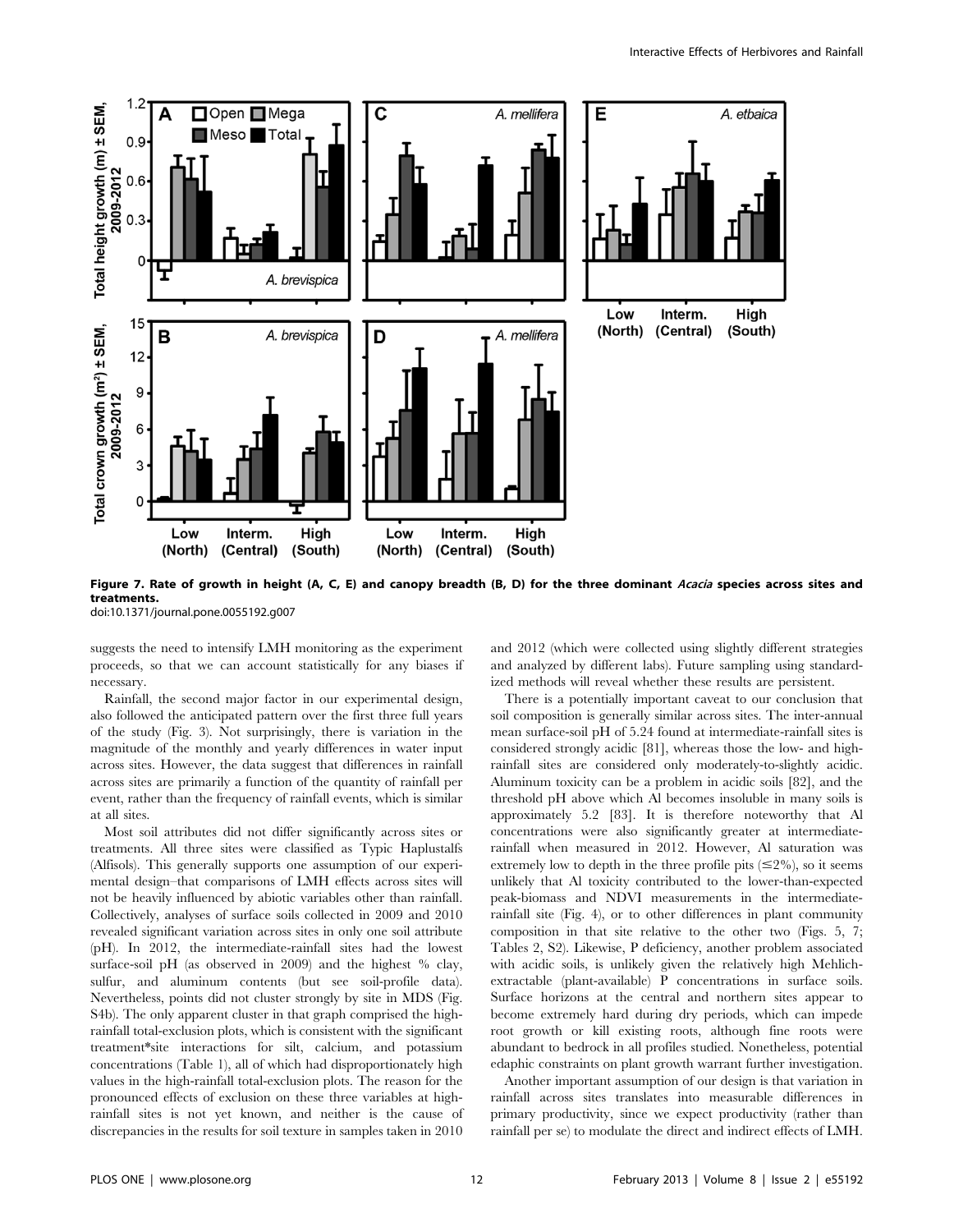

Figure 8. Temporal dynamics in the minimum number known alive of all small mammals in total-exclusion (filled markers) and open plots (open markers) at (A) low-rainfall, (B) intermediate-rainfall, and (C) high-rainfall sites. doi:10.1371/journal.pone.0055192.g008

Both field- and satellite-derived proxies for productivity increased across sites as a function of recent rainfall (Fig. 4) and were greatest overall in the high-rainfall site. Neither proxy, however, differed significantly between intermediate- and low-rainfall sites, despite the fact that total precipitation in the intermediate-rainfall site was closer to that in the high-rainfall site than the low-rainfall site (Fig. 3). We have already discussed soil pH as a possible factor limiting production at the intermediate-rainfall site. Another factor might be a legacy of intensive cattle grazing at this site prior to 2007 (Mike Littlewood, Mpala Ranch, personal communication). This site currently has extensive areas of hard, bare soil with high surface clay content, which appear resistant to colonization by plants. These features might contribute to high runoff rates and a decoupling of landscape-scale production from rainfall. Our measurements of infiltration capacity did not reveal any consistent differences across sites; however, these trials were only performed at one location within each plot (equating to 12 locations within each site). Increased spatial and temporal replication of these measurements will help to elucidate the lower-than-expected production:rainfall ratio in the intermediate-rainfall site, as will an evaluation of the potential effects of soil acidity. Likewise, it will be helpful to refine and increase the spatiotemporal replication of our productivity measurements, given the spatial heterogeneity of vegetation cover and the difficulty of accurately measuring primary productivity at large scales.

# Effects of Herbivory and Environmental Context on Response Variables

Not surprisingly, understory density was greatest (and coverage of bare ground was least) in plots accessible to the fewest LMH species. In general, the treatments segregated into two groups: high understory density in total- and mesoherbivore-exclusion plots and low density in open and megaherbivore-exclusion plots. Open and Mega plots were never significantly different, and Meso and Total plots differed in only one of seven surveys. This suggests that mesoherbivores strongly regulate total understory density, that warthogs and dik-dik have considerably weaker effects, and that megaherbivores have no detectable effect (in this case, elephants, since giraffes rarely browse the understory [84]). The mesoherbivore size class is the most species rich, comprising eight species recorded in our plots, and also the most functionally diverse, ranging from strict grazers (zebra, buffalo) to strict browsers (gerenuk). Moreover, impala are abundant at our sites and consume a broad range of both grasses and forbs [85–87], and dung counts suggest that they are particularly active at the lowrainfall site, where strong effects of mesoherbivore-exclusion were observed (Fig. 5). All of these factors likely contributed to the pronounced effects of mesoherbivore exclusion, although the limited impact of dik-dik, warthog, and elephants is still noteworthy.

Almost all of the individual understory species that differed significantly across treatments were most abundant in total- or mesoherbivore-exclusion plots (Table 2). If competition were a major limiting force (or if overcompensation by plants following herbivory were a frequent occurrence), then we might expect some species to be more abundant in open and megaherbivoreexclusion plots than in total and mesoherbivore exclosures (where overall understory densities were higher). However, this pattern was observed for only one species, Heteropogon contortus. It is possible, though, that more species will show this pattern in the future, following a longer history of exclusion.

The observed trends in understory abundance across sites–with 15 species most common at high-rainfall sites, 10 at low-rainfall sites, and only two at intermediate-rainfall sites–are consistent with a plant species pool containing both mesic- and xeric-adapted species. Understory species richness and diversity were both greatest in high-rainfall sites and did not differ significantly across treatments, perhaps due to the relatively short duration of the experiment to date. In contrast, community evenness did not differ significantly across sites, but was greater in open than in totalexclusion plots, suggesting that the proportional representation of competitively dominant plant species increases in the absence of LMH. In time, this discrepancy in evenness may lead to treatment effects in species richness via competitive exclusion; that we did not observe such effects in the present dataset may reflect a combination of low statistical power and limited effect sizes after only three years of the experiment. Theory predicts that competitive exclusion following LMH exclusion should be most likely in resource-rich areas (our high-rainfall site) [53]. Continued monitoring should enable us to test this prediction.

Trends in woody-stem density paralleled trends in rainfall across sites, as expected. The lack of significant treatment effects on overall woody density is perhaps not surprising after only 3.5 years: seedling and sapling recruitment in savannas tends to be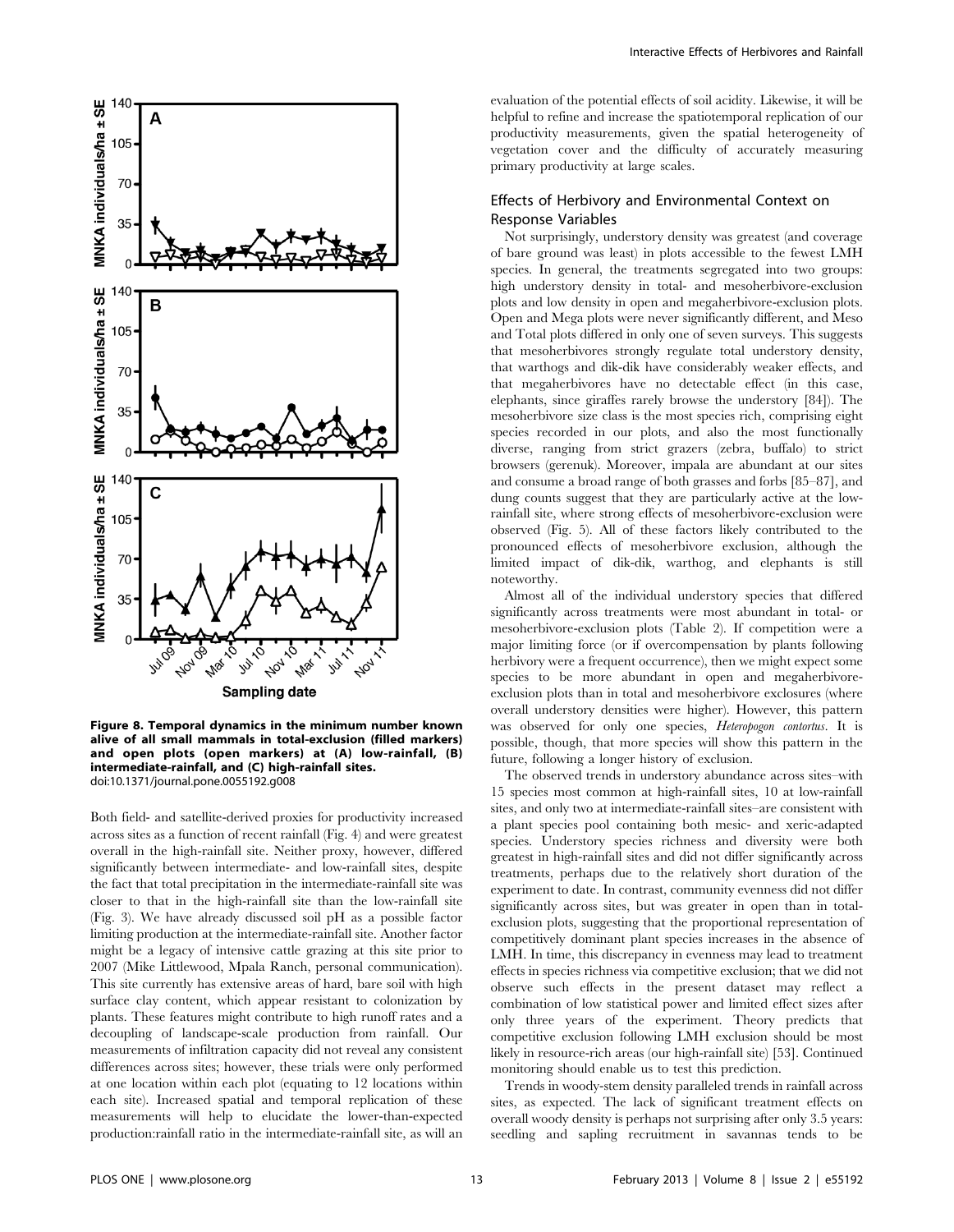infrequent and episodic [43,88,89], and density responses might take more time to materialize. However, the significant effects of exclusion on three of the most common overstory species corroborate previous work showing that LMH (and megaherbivores in particular) regulate shrub dynamics in this system [60], and suggest that treatment effects on total stem density are likely to materialize eventually.

Acacia brevispica growth rates were regulated by megaherbivores (Fig. 7a,b). The absence of a significant megaherbivore effect on height at the intermediate-rainfall site (Fig. 7a) could be caused by either low abundance or differential diet selection of elephants at that site, or by an interaction between herbivory and soil attributes. We consider the latter most likely: our dung counts do not suggest consistent differences in elephant activity across sites, and megaherbivore exclusion did reduce A. brevispica canopy growth (Fig. 7b)–as well as the height and canopy growth of other acacias (Fig. 7c-e)–at the intermediate-rainfall site.

Herbivores of all size classes contributed to the suppression of growth in A. mellifera and A. etbaica. For A. mellifera, effects were dominated by mega- and mesoherbivores at low-rainfall sites, by dik-dik at intermediate-rainfall sites, and by megaherbivores at high-rainfall sites (Fig. 7c,d). Growth data for A. etbaica suggested the importance of dik-diks at low- and high-rainfall sites and megaherbivores at intermediate- and high-rainfall sites (Fig. 7e). Again, we suspect that for the most part, the observed differences in the relative influence of different LMH across sites are not caused by simple differences in relative abundance. Impala was the only browsing species whose dung density differed consistently across sites; this might partially explain the strong effects of mesoherbivore exclusion on A. mellifera growth at low-rainfall sites, but it does not explain the patterns (or lack thereof) observed for other woody species. We do note, however, that most of our permanently tagged trees are relatively large, with interquartile ranges for height varying from 1.62–2.30 m (Croton dichogamus) to 2.9–4.3 m (Balanites aegyptiaca). It seems likely that the effect of smaller browsers (dik-dik and impala) will be most pronounced for trees  $\leq$ 2-m tall, with the impact of megaherbivores increasing beyond the 2-m threshold. We are therefore expanding the number of tagged trees in our dataset to allow a test of this prediction.

Across taxa, significant site\*treatment interaction terms were uncommon. This may be explained in part by the conservative statistical approach adopted here (for the sake of providing a broad overview), which afforded limited power to detect such effects. We expected that increases in plant species' abundance in exclosures (i.e., the suppressive effect of herbivory) would be most pronounced in low-rainfall sites [40], whereas any decreases in abundance within exclosures (e.g., resulting from overcompensation or intensified competition between plant species) would be strongest in high-rainfall sites [53]. This is what we observed for each of the understory plant species ( $n = 4$ , or 7% of the total) that displayed significant site\*treatment interactions. Likewise, increases in total understory and overstory plant densities within totalexclusion plots were most pronounced at low- and intermediaterainfall sites. Small mammal densities, however, showed the opposite pattern (greatest increase in exclusion plots at the highrainfall site), and the interactive effects on tree growth rates were variable. Thus, while context-dependent variability in the direct and indirect effects of LMH is clearly evident across the range of environmental conditions encompassed by UHURU, an integrated mechanistic explanation of this contingency remains a primary objective of our ongoing research.

#### Supporting Information

Figure S1 Size-selective large-herbivore barriers utilized in the UHURU experiment. (A) Total exclusion: (B) intersection of total and mesoherbivore exclusion, the latter of which lacks a chain-link barrier at ground level; (C) megaherbivore exclusion, with wire at 2-m above ground level, allowing access to all herbivores smaller than elephant and giraffe; (D) open, which lacks fencing and has wooden posts at 10-m intervals to delineate plot boundaries. (Mohamud Mohamed has given written informed consent, as outlined in the PLOS consent form, to publication of his photograph.)

(TIF)

Figure S2 Estimated biomass densities (left Y-axis) and metabolic loads (right Y-axis) for the three dominant large herbivores in each size class targeted by the UHURU experiment. Biomass densities are taken from published estimates by Augustine (reference [55] in the main text). Metabolic load estimates are derived from biomass data using Nagy et al.'s allometric equations for field metabolic rates (reference [56] in the main text). Both estimates apply to the Mpala Conservancy as a whole, rather than to the experimental sites specifically. (TIF)

Figure S3 Soil profiles at the three UHURU exclosure sites: (A) low-rainfall (north); (B) intermediate-rainfall (central); (C) highrainfall (south). Details of soil profiles are provided in the main text and Text S1.

(TIF)

Figure S4 Surface-soil composition. (A) Relationship between percent clay and percent sand for each of the three experimental blocks at each site, showing outlying value in one block of the intermediate-rainfall site. (B) Non-metric multidimensional scaling plot showing compositional similarity of soils in each open and total-exclusion plot. This MDS analysis is based on 20 physical and chemical attributes, all of which were from 2012 samples except  $NO<sub>3</sub>$  and  $NH<sub>4</sub>$  (2010 data) and percent sand, silt, and clay (average of 2010 and 2012 data). (TIF)

Figure S5 Rank-abundance curves for understory plants at each site. Curves were computed by summing the number of pin hits within each plot for each survey, averaging for each plot across the seven understory surveys conducted from 2008 to 2011, and then pooling the data for all plots within each site. Species codes for the six most abundant taxa at each site are as follows:  $Cd - Cynodon$  dactylon;  $Cp - Cynodon$  plectostachyus;  $Ps - Cp$ Pennisetum stramineum;  $Esp$  – Enteropogon sp.;  $Plsp$  – Plectranthus sp. "small";  $Et$  – Eragrostis tenuifolia;  $Mk$  – Microchloa kunthii;  $Csp$  – Cymbopogon sp.;  $Bl - Brachiaria$  leersioides;  $T - Tragus$  sp. (TIF)

Figure S6 Rank-abundance curves for overstory plants at each site. Curves were computed by pooling data from all plots within each site for the 2012 woody-plant census. Species codes for the seven most abundant taxa at each site are as follows:  $Ae - Aca$ cia etbaica;  $Ab - Aca$ cia brevispica;  $Eh - E$ uphorbia heterospina;  $Am - Acacia$  mellifera;  $Cd - Croton$  dichogamus;  $En - Euphorbia$  nyikae; G – Grewia sp.;  $T$  – Teclea sp.;  $R$  – Rhus sp.;  $C$  – Commiphora sp.;  $An$  – Acacia nilotica;  $L - Lycium$  sp. (TIF)

Table S1 Mammal species known to occur at Mpala Research Centre, specifying those that have been observed (via direct observation or camera trapping)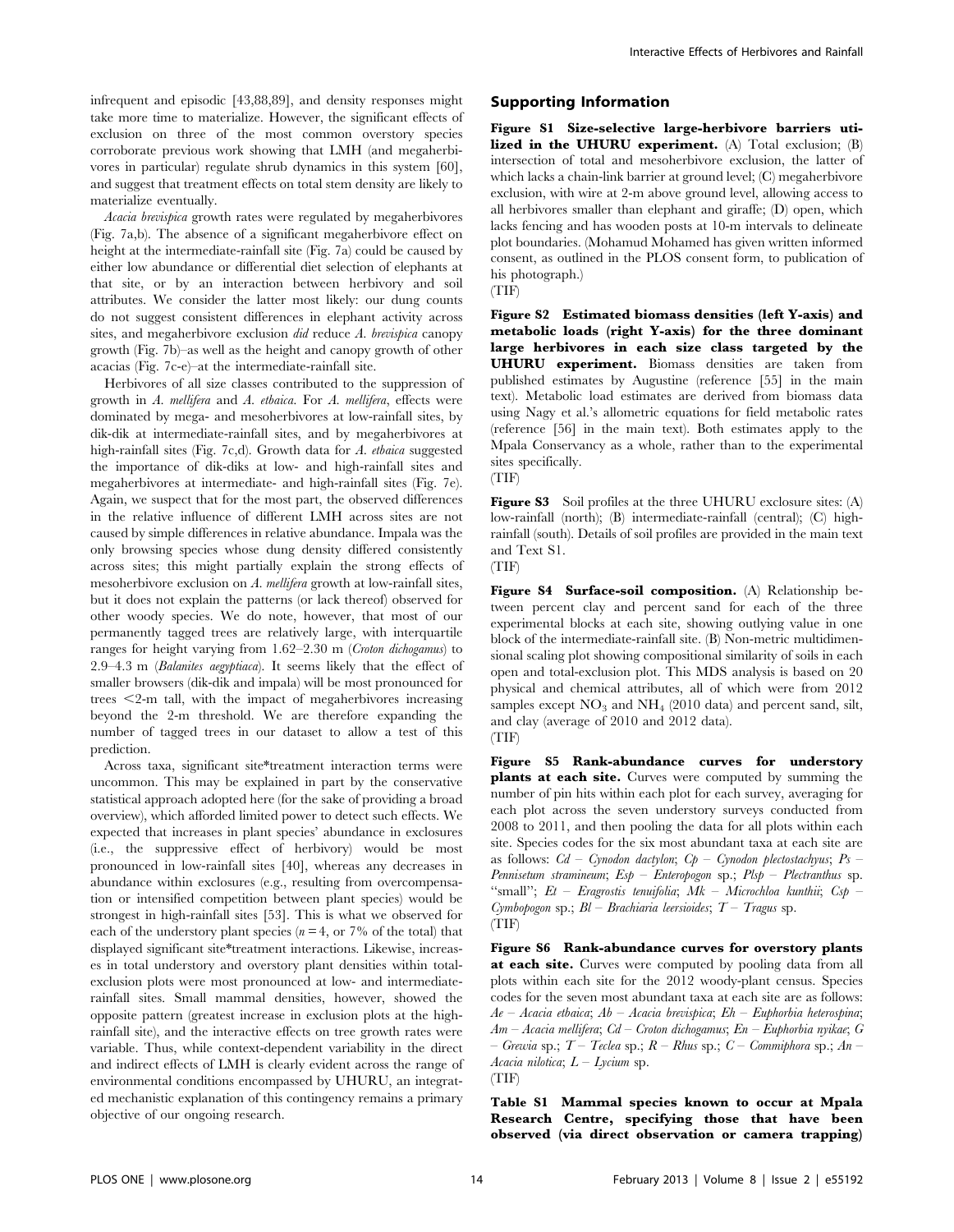within at least one of the 36 UHURU plots between September 2008 and May 2012. (DOCX)

Table S2 Raw surface-soil data for open and totalexclusion plots at each site, 2009–2012. Means and standard deviations are derived from the three replicate plots of each treatment at each site. See main text for methodological details. (DOCX)

Table S3 Understory plant species for which no significant treatment effects were detected in linear mixedmodel analyses with site, treatment, and their interaction as fixed effects, and with block as random effect (species showing significant treatment effects are listed in Table 2 of the main text). Effects of site were significant for twenty species, which are listed first. Tukey's HSD post-hoc analyses were used to compare pin-hit frequencies at high-, intermediate-, and low-rainfall sites. Sites that do not share the same letter across these columns were significantly different  $(P \le 0.05)$ ; the site with the highest frequency of a given species is always given the label ''A''. Twenty-three species showed no significant effects of treatment, site, or their interaction. We did not analyze an additional 58 species for which we recorded fewer than 100 total pin hits (out of 123,480 total pins dropped in the course of seven surveys spanning 2008 to 2011). Species names preceded by superscript numerals were not initially not recognized as distinct and are therefore lumped in earlier surveys:  $\frac{1}{1}$  two

#### References

- 1. Barnosky AD, Matzke N, Tomiya S, Wogan GOU, Swartz B, et al. (2011) Has the Earth's sixth mass extinction already arrived? Nature 471: 51–57.
- 2. Ceballos G, Ehrlich PR (2002) Mammal population losses and the extinction crisis. Science 296: 904–907.
- 3. Hughes JB, Daily GC, Ehrlich PR (1997) Population diversity: its extent and extinction. Science 278: 689–692.
- 4. Agrawal AA, Ackerly DD, Adler F, Arnold AE, Caceres C, et al. (2007) Filling
- key gaps in population and community ecology. Front Ecol Environ 5: 145–152. 5. Belyea LR, Lancaster J (1999) Assembly rules within a contingent ecology. Oikos 86: 402–416.
- 6. Burkepile DE, Hay ME (2006) Herbivore vs. nutrient control of marine primary producers: Context-dependent effects. Ecology 87: 3128–3139.
- 7. Johnson NC, Graham JH, Smith FA (1997) Functioning of mycorrhizal associations along the mutualism-parasitism continuum. New Phytol 135: 575– 586.
- 8. Lawton JH (1999) Are there general laws in ecology? Oikos 84: 177–192.
- 9. McNaughton SJ (1983) Serengeti grassland ecology: the role of composite environmental factors and contingency in community organization. Ecol Monogr 53: 291–320.
- 10. Schmitz OJ (2010) Resolving Ecosystem Complexity. New Jersey: Princeton University Press.
- 11. Vaughn KJ, Young TP (2010) Contingent conclusions: year of initiation influences ecological field experiments, but temporal replication is rare. Restor Ecol 18: 59–64.
- 12. Kareiva P, Andersen M (1988) Spatial aspects of species interactions: the wedding of models and experiments. In: Hastings A, editor. Community Ecology: Lecture Notes in Biomathematics 77. Berlin: Springer-Verlag. 35–50.
- 13. Wiens JA (1989) Spatial scaling in ecology. Funct Ecol 3: 385–397.
- 14. Knapp AK, Beier C, Briske DD, Classen AT, Luo Y, et al. (2008) Consequences of more extreme precipitation regimes for terrestrial ecosystems. BioScience 58: 811–821.
- 15. Austin AT, Vivanco L (2006) Plant litter decomposition in a semi-arid ecosystem controlled by photodegradation. Nature 442: 555–558.
- 16. Fay PA, Kaufman DM, Nippert JB, Carlisle JD, Harper CW (2008) Changes in grassland ecosystem function due to extreme rainfall events: implications for responses to climate change. Glob Change Biol 14: 1600–1608.
- 17. Ernest SKM, Brown JH, Parmenter RR (2000) Rodents, plants, and precipitation: spatial and temporal dynamics of consumers and resources. Oikos 88: 470–482.
- 18. Previtali M, Lima M, Meserve PL, Kelt DA, Gutierrez JR (2009) Population dynamics of two sympatric rodents in a variable environment: rainfall, resource availability, and predation. Ecology 90: 1996–2006.
- 19. Ogutu JO, Owen-Smith N (2003) ENSO, rainfall and temperature influences on extreme population declines among African savanna ungulates. Ecol Lett 6: 412–419.

Aristida spp., provisionally labeled ''common'' and ''rare'', first distinguished in the fifth survey (October 2010);  $^2$  two Barleria species, B. acanthoides and B. ramulosa, first distinguished in the seventh survey (October 2011); <sup>3</sup> Hibiscus meyeri, formerly labeled *Hibiscus* sp., first identified in the seventh survey;  $4 \text{ two } \text{Indigofera}$ species, provisionally labeled ''big'' and ''small'', first distinguished in the fifth survey;  $5 \text{ two Justicia species, provisionally labeled}$ "white" and "pink", first distinguished in the fifth survey;  $6 \text{ two}$ Melhania species, M. velutina and M. ovata, first distinguished in the seventh survey. Data for these species are thus drawn from one or from the average of three surveys.

(DOCX)

Text S1 Detailed descriptions of soil profiles at each site. (DOCX)

#### Acknowledgments

We thank the Office of the President of the Republic of Kenya for permission to conduct this research. A. Hassan, S. Lima, J. Lima, S. Kurukura, and M. Mohamed provided invaluable assistance in the field. Truman Young provided helpful comments on the manuscript.

#### Author Contributions

Conceived and designed the experiments: JRG TMP RMP. Performed the experiments: JRG TMP GKC SNK JEM HSY RMP BLT. Analyzed the data: JRG KMH JEM HSY RMP BLT. Wrote the paper: RMP JRG.

- 20. Sankaran M, Hanan NP, Scholes RJ, Ratnam J, Augustine DJ, et al. (2005) Determinants of woody cover in African savannas. Nature 438: 846–849.
- 21. Sankaran M, Ratnam J, Hanan N (2008) Woody cover in African savannas: the role of resources, fire, and herbivory. Glob Ecol Biogeog 17: 236–245.
- 22. Staver AC, Archibald S, Levin S (2011) Tree cover in sub-Saharan Africa: rainfall and fire constrain forest and savanna as alternative stable states. Ecology 92: 1063–1072.
- 23. Staver AC, Archibald S, Levin SA (2011) The global extent and determinants of savanna and forest as alternative biome states. Science 334: 230–232.
- 24. Cardillo M, Mace GM, Jones KE, Bielby J, Bininda-Emonds ORP, et al. (2005) Multiple causes of high extinction risk in large mammal species. Science 309: 1239–1241.
- 25. Davidson AD, Hamilton MJ, Boyer AG, Brown JH, Ceballos G (2009) Multiple pathways to extinction in mammals. Proc Natl Acad Sci USA 106: 10702– 10705.
- 26. Brook BW, Bowman DMJS (2005) One equation fits overkill: why allometry underpins both prehistoric and modern body size-biased extinctions. Popul Ecol 47: 137–141.
- 27. Augustine DJ, McNaughton SJ (1998) Ungulate effects on the functional species composition of plant communities: Herbivore selectivity and plant tolerance. J Wildlife Manag 62: 1165–1183.
- 28. Coughenour MB (1991) Spatial components of plant-herbivore interactions in pastoral, ranching, and native-ungulate ecosystems. J Range Manag 44: 530– 542.
- 29. Côté SD, Rooney TP, Tremblay JP, Dussault C, Waller DM (2004) Ecological impacts of deer overabundance. Ann Rev Ecol Evol Syst 113–147.
- 30. Diaz S, Lavorel S, McIntyre S, Falczuk V, Casanoves F, et al. (2007) Plant trait responses to grazing - a global synthesis. Glob Change Biol 13: 313–341.
- 31. Hobbs NT (1996) Modification of ecosystems by ungulates. J Wildlife Manag 60: 695–713.
- 32. Milchunas DG, Lauenroth WK (1993) Quantitative effects of grazing on vegetation and soils over a global range of environments. Ecol Monogr 63: 327– 366.
- 33. Augustine DJ, Veblen KE, Goheen JR, Riginos C, Young TP (2011) Pathways for positive cattle–wildlife interactions in semiarid rangelands. In: Georgiadis NJ, editor. Conserving Wildlife in African Landscapes: Kenya's Ewaso Ecosystem. Washington, D.C.: Smithsonian Institution Scholarly Press. 55–71.
- 34. Pringle RM, Palmer TM, Goheen JR, McCauley DJ, Keesing F (2011) Ecological importance of large herbivores in the Ewaso Ecosystem. In: Georgiadis NJ, editor. Conserving Wildlife in African Landscapes: Kenya's Ewaso Ecosystem. Washington, D.C.: Smithsonian Institution Scholarly Press. 55–71.
- 35. Hagenah N, Prins HHT, Olff H (2009) Effects of large herbivores on murid rodents in a South African savanna. J Trop Ecol 25: 483–492.